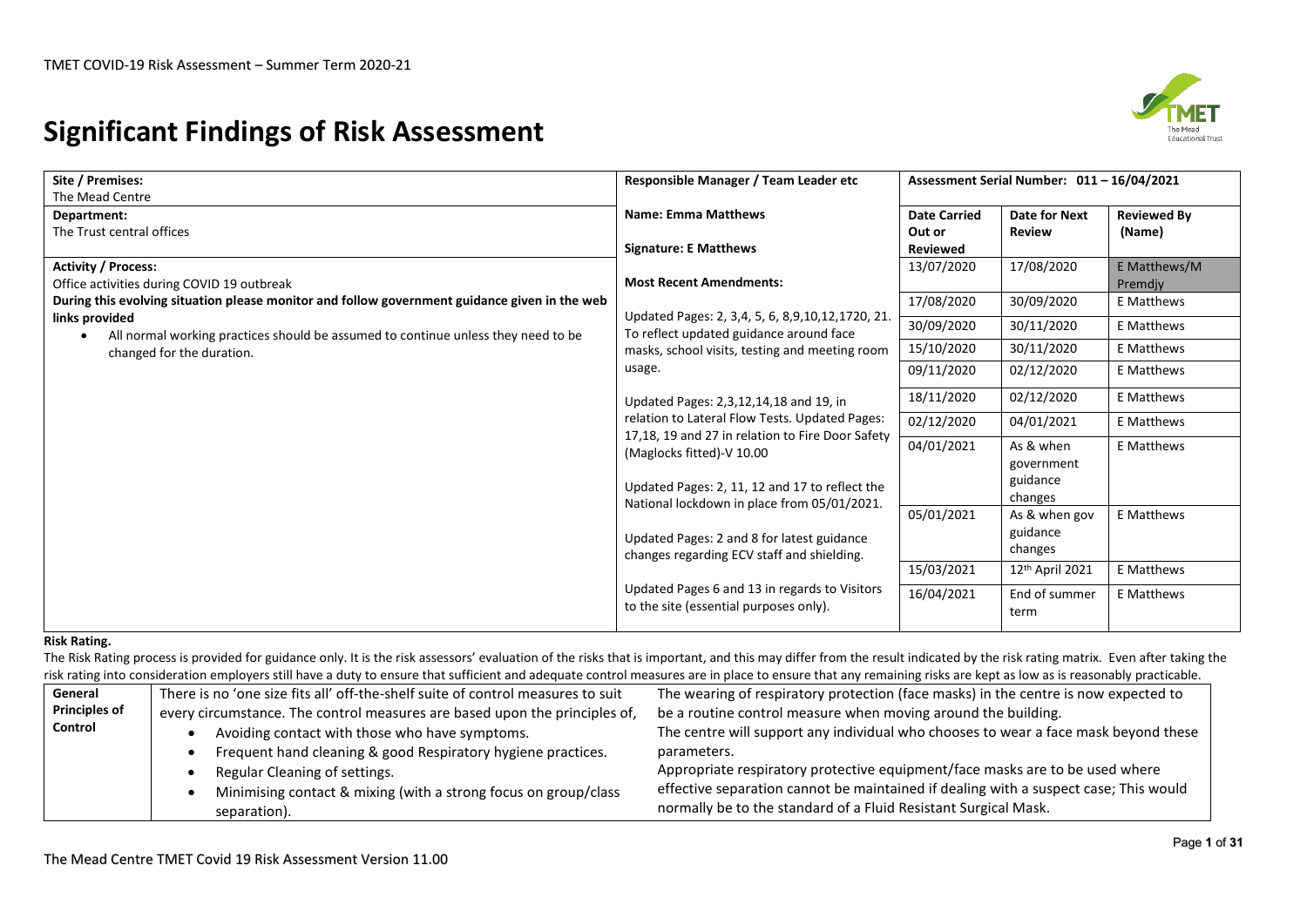|                                                               |                                     | Even where these principles cannot be adopted in full, even a partial<br>adoption of them would be beneficial in reducing the risk.<br>It should also be remembered that more than one of the principles can be<br>adopted simultaneously.                                                                                                                                                                                                                                                                                                                                                                                                                                                                                                                                                                                                                                                                                                                                                                                                                                                                                                                                                                                                                          |                    |                                                                     |                         | However, if dealing with a child with complex medical needs where aerosol<br>generating procedures are performed an FFP3 standard face mask should be worn,<br>for which face fit testing (FFT) must be completed beforehand. Other appropriate PPE<br>may also be required - refer to latest government guidance                                                                                                |                          |                           |                                                                        |
|---------------------------------------------------------------|-------------------------------------|---------------------------------------------------------------------------------------------------------------------------------------------------------------------------------------------------------------------------------------------------------------------------------------------------------------------------------------------------------------------------------------------------------------------------------------------------------------------------------------------------------------------------------------------------------------------------------------------------------------------------------------------------------------------------------------------------------------------------------------------------------------------------------------------------------------------------------------------------------------------------------------------------------------------------------------------------------------------------------------------------------------------------------------------------------------------------------------------------------------------------------------------------------------------------------------------------------------------------------------------------------------------|--------------------|---------------------------------------------------------------------|-------------------------|------------------------------------------------------------------------------------------------------------------------------------------------------------------------------------------------------------------------------------------------------------------------------------------------------------------------------------------------------------------------------------------------------------------|--------------------------|---------------------------|------------------------------------------------------------------------|
| What are the<br>Hazards?<br>(What can go<br>wrong)            | Who<br>might be<br>Harmed &<br>How? | <b>Existing Control Measures</b><br>(What are you already doing to manage the hazards/risks?)                                                                                                                                                                                                                                                                                                                                                                                                                                                                                                                                                                                                                                                                                                                                                                                                                                                                                                                                                                                                                                                                                                                                                                       | Like<br>liho<br>od | <b>Risk Rating with</b><br>controls in place<br>Impact/<br>Severity | Risk<br>Rating<br>Score | <b>Additional Controls Required</b><br>(Where the existing controls are<br>insufficient to reduce the risk to an<br>acceptable level) Use the scoring table                                                                                                                                                                                                                                                      | <b>Action By</b><br>Who? | <b>Action By</b><br>When? | <b>Additiona</b><br><b>I</b> Action<br>Complete<br>d<br>(Initial<br>s) |
| <b>Catching or</b><br><b>Spreading</b><br>COVID <sub>19</sub> | Staff,<br>Visitors                  | <b>Ongoing - Rapid Result Tests (Lateral Flow Tests)</b><br>Rapid Result Tests (Lateral Flow Tests) are available for All<br>Schools to conduct twice weekly testing of Staff.<br>The testing available consists of two Lateral Flow Tests taken at<br>home each week, 3 to 4 days apart.<br><b>Lateral Flow Test Results</b><br>A negative result will allow the tested person to remain on site.<br>A positive result will require the tested person to self-isolate<br>for 10 days and if the Lateral Flow Test was undertaken taken<br>at home using a Home Testing Kit they are encouraged to<br>undertake a Covid 19 viral (PCR) Test.<br>If Covid 19 symptoms are displayed, the person is required to<br>self-isolate for 10 days regardless of any Lateral Flow Test<br>result. Persons displaying symptoms are encouraged to<br>undertake a Covid 19 viral (PCR) Test.<br>Where tests are carried out at home the results must be<br>reported to NHS Test and Trace as soon as the test is<br>completed either online or by telephone as per the instructions<br>in the home test kit. Staff should also share their result with<br>their line manager to help with contact tracing.<br>Issuing of home test kits to Staff are to be recorded in an Issue | 1                  | 3                                                                   | $\mathbf{3}$            | below to assist in planning actions.<br>Twice weekly home tests are available<br>for all staff and should be taken<br>whether on site or off, as testing<br>minimises community transmission.<br>The Mead Centre will assume that<br>staff have undertaken the twice<br>weekly test as agreed and have<br>received a negative test result unless<br>notified by the staff member that the<br>result is positive. | ALL                      | Jan<br>Onwar<br>ds        |                                                                        |
|                                                               |                                     | Log, and results of home tests are to be recorded in a separate<br>Results Register.                                                                                                                                                                                                                                                                                                                                                                                                                                                                                                                                                                                                                                                                                                                                                                                                                                                                                                                                                                                                                                                                                                                                                                                |                    |                                                                     |                         | Staff should upload their results in line<br>with the guidance and contact their<br>line manager immediately on a<br>positive test result.                                                                                                                                                                                                                                                                       |                          |                           |                                                                        |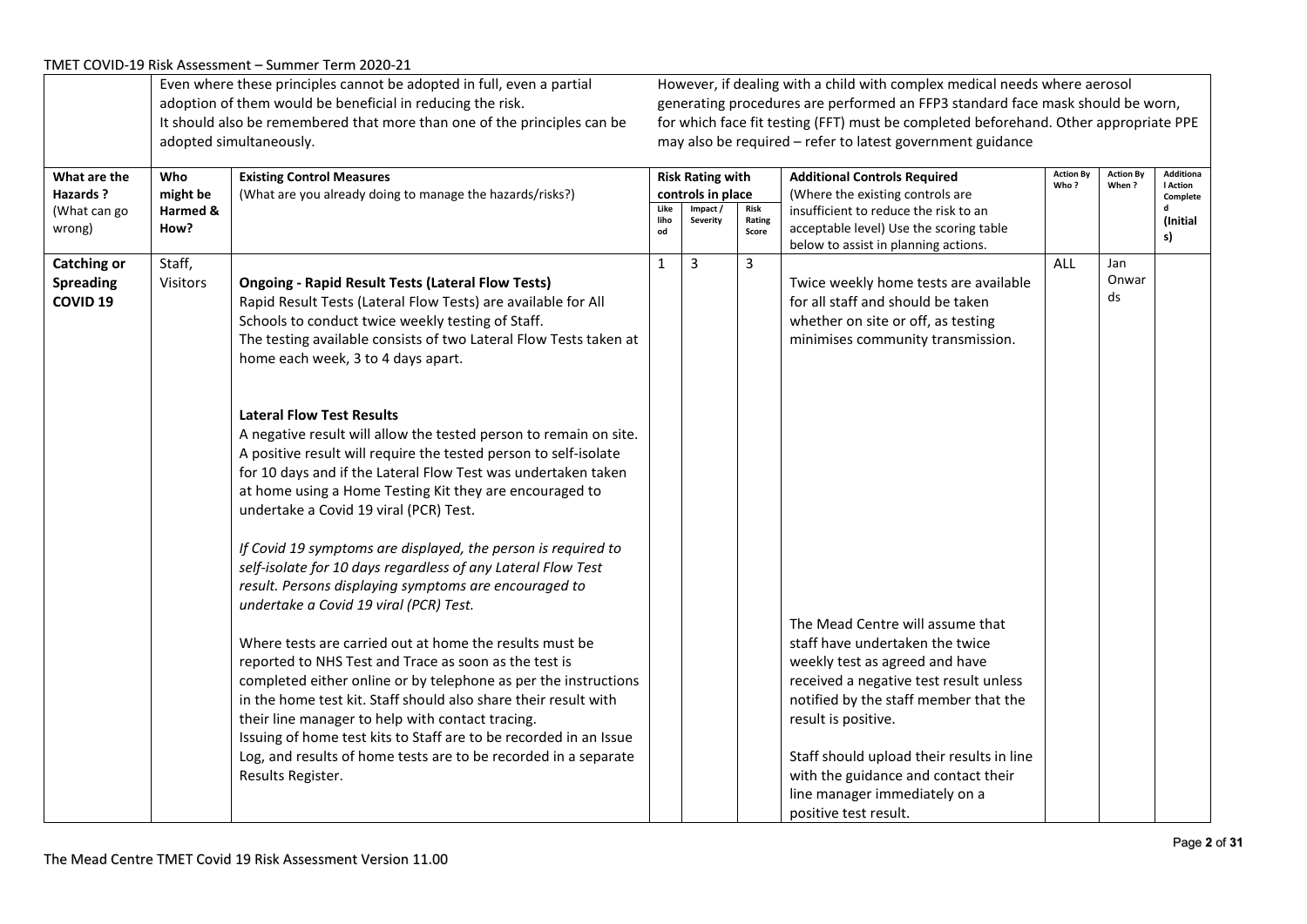| LATERAL FLOW TEST INCIDENT REPORTING                           |  |                                       |  |  |
|----------------------------------------------------------------|--|---------------------------------------|--|--|
| Incidents regarding LFT testing are to be reported as follows. |  |                                       |  |  |
|                                                                |  |                                       |  |  |
| Home testing Clinical Incidents to -                           |  |                                       |  |  |
| https://coronavirusyellowcard.mhra.gov.uk & the School         |  |                                       |  |  |
|                                                                |  |                                       |  |  |
| Management.                                                    |  |                                       |  |  |
| Home testing Non-Clinical Incidents to -                       |  |                                       |  |  |
| NHS Test & Trace Service Telephone Nº 119 & the School         |  |                                       |  |  |
| Management.                                                    |  |                                       |  |  |
|                                                                |  |                                       |  |  |
| www.Gov.uk. DfE will escalate issues to DHSC through the       |  |                                       |  |  |
| clinical governance process for rapid testing as required.     |  |                                       |  |  |
|                                                                |  |                                       |  |  |
| DfE Coronavirus Helpline 0800 0468687.                         |  |                                       |  |  |
| Records of all incidents are kept.                             |  |                                       |  |  |
|                                                                |  |                                       |  |  |
|                                                                |  | England covid restrictions changed on |  |  |
|                                                                |  | 12 <sup>th</sup> April 2021.          |  |  |
|                                                                |  |                                       |  |  |
|                                                                |  | (COVID-19) Coronavirus                |  |  |
|                                                                |  |                                       |  |  |
|                                                                |  | restrictions: what you can and        |  |  |
|                                                                |  | cannot do - GOV.UK (www.gov.uk)       |  |  |
|                                                                |  |                                       |  |  |
|                                                                |  |                                       |  |  |
|                                                                |  | <b>Going to Work</b>                  |  |  |
|                                                                |  |                                       |  |  |
|                                                                |  |                                       |  |  |
|                                                                |  | People should continue to work from   |  |  |
|                                                                |  | home where they can.                  |  |  |
|                                                                |  |                                       |  |  |
|                                                                |  | Where people cannot work from home    |  |  |
|                                                                |  | they should continue to go into work  |  |  |
|                                                                |  | as explained here:                    |  |  |
|                                                                |  | https://www.gov.uk/guidance/nationa   |  |  |
|                                                                |  | I-lockdown-stay-at-home#going-to-     |  |  |
|                                                                |  |                                       |  |  |
|                                                                |  | work                                  |  |  |
|                                                                |  |                                       |  |  |
|                                                                |  |                                       |  |  |
|                                                                |  |                                       |  |  |
|                                                                |  |                                       |  |  |
|                                                                |  |                                       |  |  |
|                                                                |  |                                       |  |  |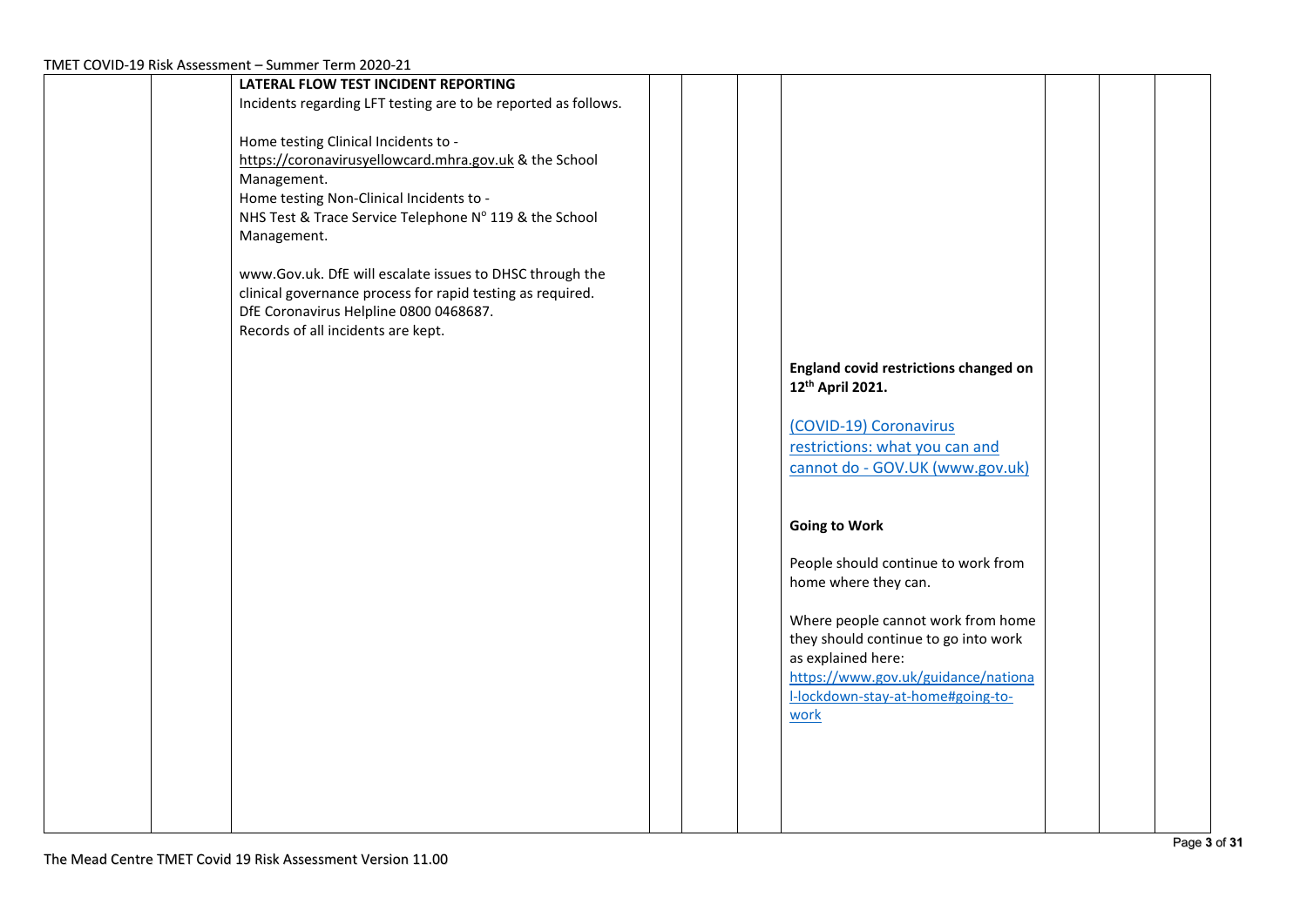|                                                                                                                                                                                                                                                                                                                                                                                                                                                   | Lone working is to be avoided,<br>however if staff must access the site,<br>they must follow all safety protocols<br>and call the Premises Officer to advise<br>of their presence on site.<br>https://www.gov.uk/guidance/workin<br>g-safely-during-coronavirus-covid-<br>19/offices-and-contact-centres                                          |
|---------------------------------------------------------------------------------------------------------------------------------------------------------------------------------------------------------------------------------------------------------------------------------------------------------------------------------------------------------------------------------------------------------------------------------------------------|---------------------------------------------------------------------------------------------------------------------------------------------------------------------------------------------------------------------------------------------------------------------------------------------------------------------------------------------------|
| Welfare facilities are provided which contain suitable levels of<br>soap and hand sanitiser.<br>All persons to wash hands with soap regularly and thoroughly,<br>for at least 20 seconds. Hands should then be dried using<br>disposable towels etc. which should be disposed of into the<br>bins provided.                                                                                                                                       | <b>Hands</b><br>Employees to be reminded on a<br>regular basis to wash their hands for<br>20 seconds with water and soap and<br>the importance of proper drying with<br>disposable towels.                                                                                                                                                        |
| Tissues will be provided for employees, along with bins<br>provided for their disposal.<br>All persons should use a tissue when coughing or sneezing and<br>then place the used tissue in the bin before washing their<br>hands.<br>If a tissue is not available coughing or sneezing into the crook<br>of the elbow, with washing hands afterwards is an acceptable<br>alternative.<br>All persons are reminded to not touch their eyes, nose or | Also reminded to catch coughs and<br>sneezes in tissues - Follow Catch it, Bin<br>it, Kill it and to avoid touching face,<br>eyes, nose or mouth with unclean<br>hands. Tissues will be made available<br>throughout the workplace.<br>To help reduce the spread of<br>coronavirus (COVID-19) reminding<br>everyone of the public health advice - |
| mouth if their hands are not clean.                                                                                                                                                                                                                                                                                                                                                                                                               | https://www.publichealth.hscni.net/n<br>ews/covid-19-coronavirus<br>Posters, leaflets and other materials                                                                                                                                                                                                                                         |
| Follow good respiratory hygiene and skin cleaning hygiene<br>measures at all times.                                                                                                                                                                                                                                                                                                                                                               | are available for display. These will be<br>displayed in:<br>Reception areas<br>Toilets                                                                                                                                                                                                                                                           |
| Ensure frequent hand washing / sanitising is carried out by all<br>persons throughout the day, including before & after eating,<br>after sneezing & coughing or using tissues. After washing,                                                                                                                                                                                                                                                     | Notice boards in staffrooms,<br>workrooms and staff kitchens<br>Meeting rooms<br>$\bullet$                                                                                                                                                                                                                                                        |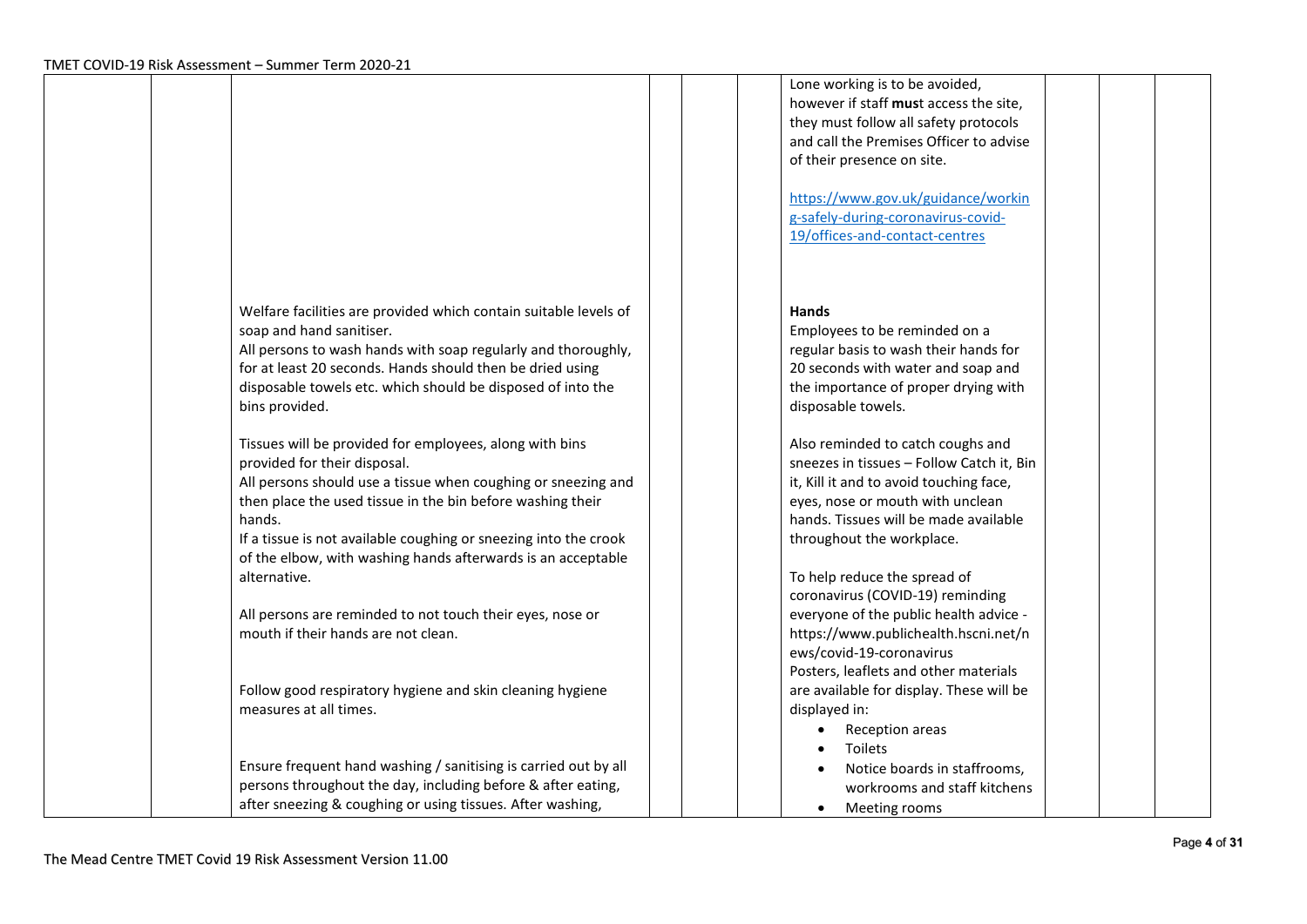| $1$ WET COVID-19 MSK ASSESSMENT – SUMMER TENNIZOZO-ZI                                                                                                                                                                                                                 |                                                                                                                                                                             |
|-----------------------------------------------------------------------------------------------------------------------------------------------------------------------------------------------------------------------------------------------------------------------|-----------------------------------------------------------------------------------------------------------------------------------------------------------------------------|
| hands should then be dried using disposable towels etc. which<br>should be disposed of into the bins provided.                                                                                                                                                        | https://www.gov.uk/government/publ<br>ications/guidance-to-employers-and-<br>businesses-about-covid-19                                                                      |
|                                                                                                                                                                                                                                                                       | As per guidance there is no need for<br>anything other than normal personal<br>hygiene and washing of clothes<br>following a day in an educational or<br>childcare setting. |
| Maintain social distancing (2m separation where practicable)<br>A system should be in place to monitor which people are on<br>site at one time, whether they are permitted to be there and<br>where they are (no congregating) and this system should be<br>enforced. | Space<br>Maximum occupancy levels in the<br>offices are in place, in order to allow<br>staff to resume duties on site in a safe<br>manner.                                  |
|                                                                                                                                                                                                                                                                       | Screens are in place around reception<br>desk, and between desks in Executive<br>and Finance Office.                                                                        |
|                                                                                                                                                                                                                                                                       | Staff to be reminded regularly of the<br>importance of social distancing both in<br>the workplace and outside of it.<br>National lockdown guidance shared                   |
|                                                                                                                                                                                                                                                                       | with staff.<br>Multiple posters and notices around<br>the centre, and ongoing emails to<br>remind staff of requirements.                                                    |
|                                                                                                                                                                                                                                                                       |                                                                                                                                                                             |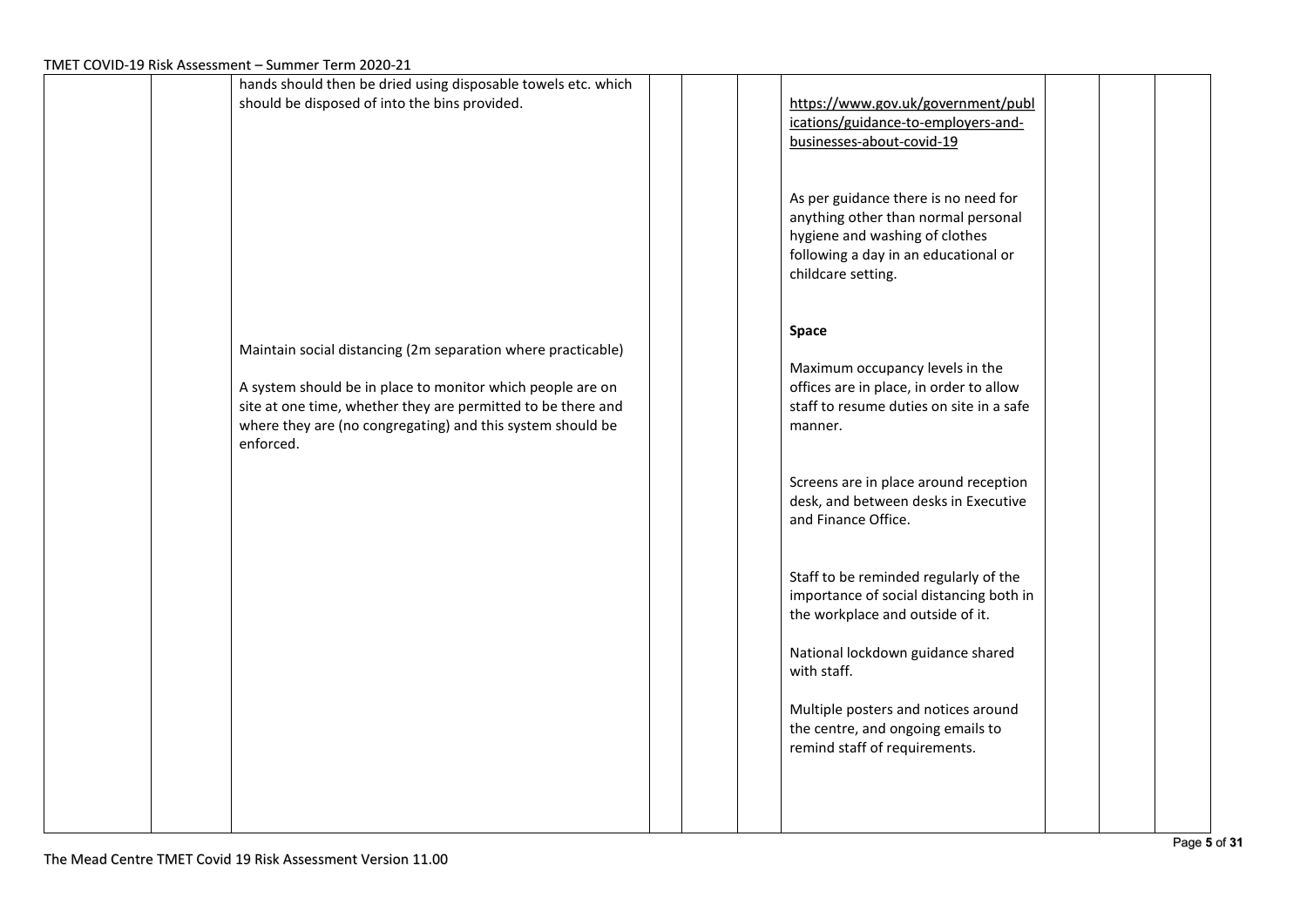|                                                                                                                                                                   | Face                                                                                                                                            |  |
|-------------------------------------------------------------------------------------------------------------------------------------------------------------------|-------------------------------------------------------------------------------------------------------------------------------------------------|--|
|                                                                                                                                                                   | All employees made aware of PPE<br>availability (gloves and masks) and use<br>in any situation where social distancing<br>cannot be maintained. |  |
|                                                                                                                                                                   | Masks are available at reception for<br>staff or visitors.                                                                                      |  |
|                                                                                                                                                                   | Staff and visitors are advised to wear a<br>face mask when on site, if social<br>distancing cannot be maintained, if<br>they are able to do so. |  |
|                                                                                                                                                                   | https://www.gov.uk/guidance/workin<br>g-safely-during-coronavirus-covid-<br>19/offices-and-contact-<br>centres#offices-6-1                      |  |
|                                                                                                                                                                   | Management checks to ensure this is<br>adhered to and appropriate measures<br>taken to address issues as they arise.                            |  |
|                                                                                                                                                                   | Ventilation                                                                                                                                     |  |
|                                                                                                                                                                   | Air flow in the building should be<br>improved by opening windows and<br>doors to ventilate spaces wherever<br>possible.                        |  |
|                                                                                                                                                                   | <b>COVID Symptoms/Household self-</b><br>isolation                                                                                              |  |
| Should persons disclose if personnel living with them are self-<br>isolating, they should be encouraged to do the same for 10<br>days as per Government guidance. | Any staff or visitors displaying<br>symptoms or awaiting a confirmatory<br>COVID 19 test result should not enter                                |  |
| Contact with personnel suspected of having caught COVID-19<br>will be avoided.                                                                                    | the site.                                                                                                                                       |  |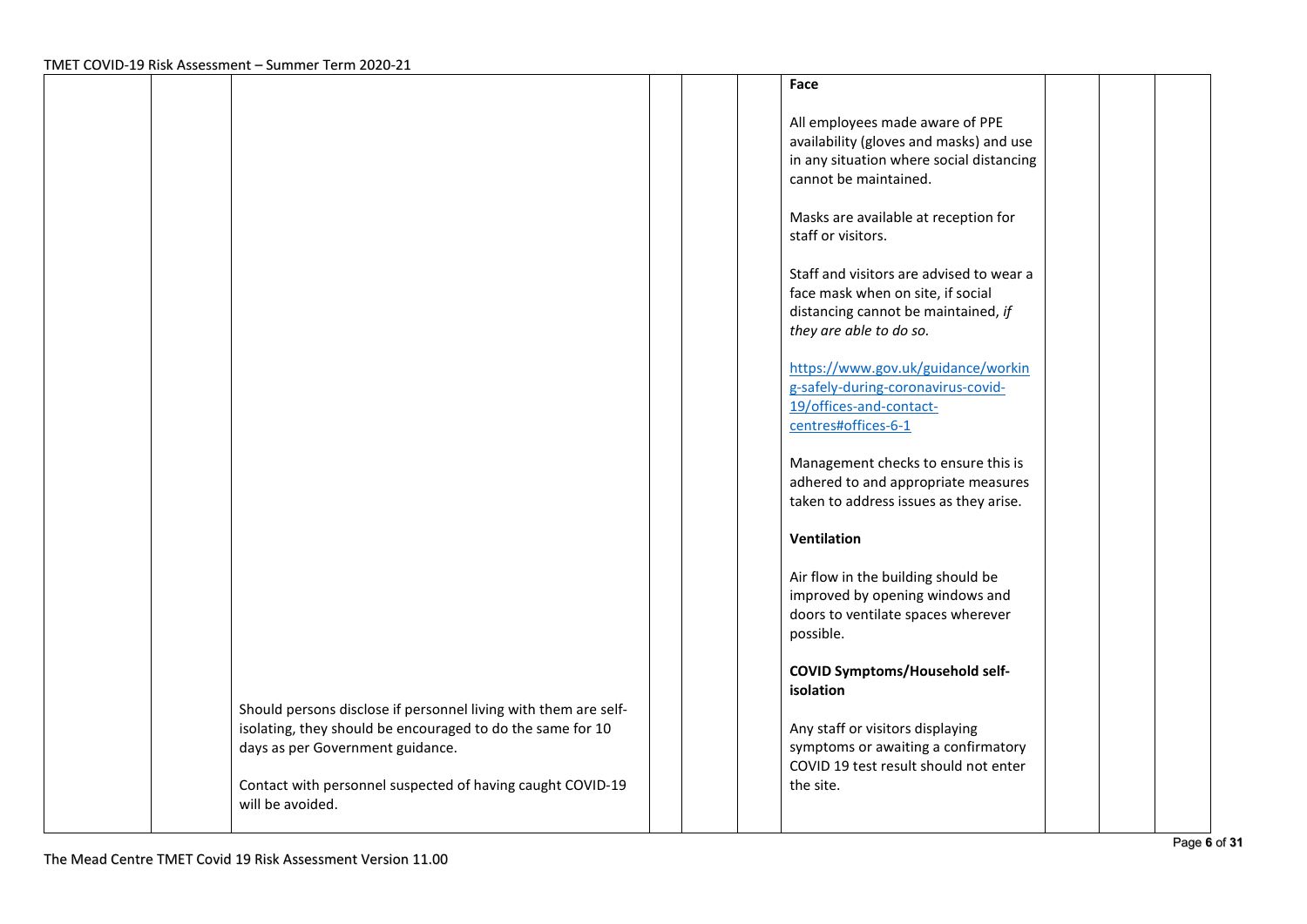|                                                                                                                                                                                                                                                                                                                                                                  | Staff must advise their line manager if<br>their household is required to self-<br>isolate, as per the latest guidance:<br>https://www.gov.uk/government/publ<br>ications/covid-19-stay-at-home-<br>guidance/stay-at-home-guidance-for-<br>households-with-possible-coronavirus-<br>covid-19-infection                                                                                    |        |
|------------------------------------------------------------------------------------------------------------------------------------------------------------------------------------------------------------------------------------------------------------------------------------------------------------------------------------------------------------------|-------------------------------------------------------------------------------------------------------------------------------------------------------------------------------------------------------------------------------------------------------------------------------------------------------------------------------------------------------------------------------------------|--------|
|                                                                                                                                                                                                                                                                                                                                                                  | https://assets.publishing.service.gov.u<br>k/government/uploads/system/upload<br>s/attachment_data/file/874011/Stay<br>at home guidance diagram.pdf                                                                                                                                                                                                                                       |        |
| Visitors, contractors, etc. are to be informed of the COVID 19<br>safety precautions of the Centre (Based upon Government<br>Guidance and this risk assessment).<br>This risk assessment and any safe systems of work must be<br>communicated to staff before they start work, and be available<br>on site. Staff to sign to say they have read and will comply. | <b>Communication and Guidance</b><br>Staff must follow the latest TMET Staff<br>Access Guide (Appendix 1) and safety<br>protocols when on site and provide<br>any visitors on site the latest TMET<br>Visitor Access Guide (Appendix 2) prior<br>to their visit.                                                                                                                          |        |
| Records should be kept of groups & staff and their close<br>contacts, such that these can be provided to the Local Public<br>Health Team if required.                                                                                                                                                                                                            | Staff who arrange visitors on site must<br>then ensure that the relevant safety<br>guidance and forms are issued to the<br>visitor prior to attending the site.<br>Other than essential contractors<br>whose access times and needs may<br>vary, external visitors should for<br>essential reasons only.<br>Visitors must also complete a Self-<br>Declaration Form (Appendix 3) prior to |        |
|                                                                                                                                                                                                                                                                                                                                                                  |                                                                                                                                                                                                                                                                                                                                                                                           | entry. |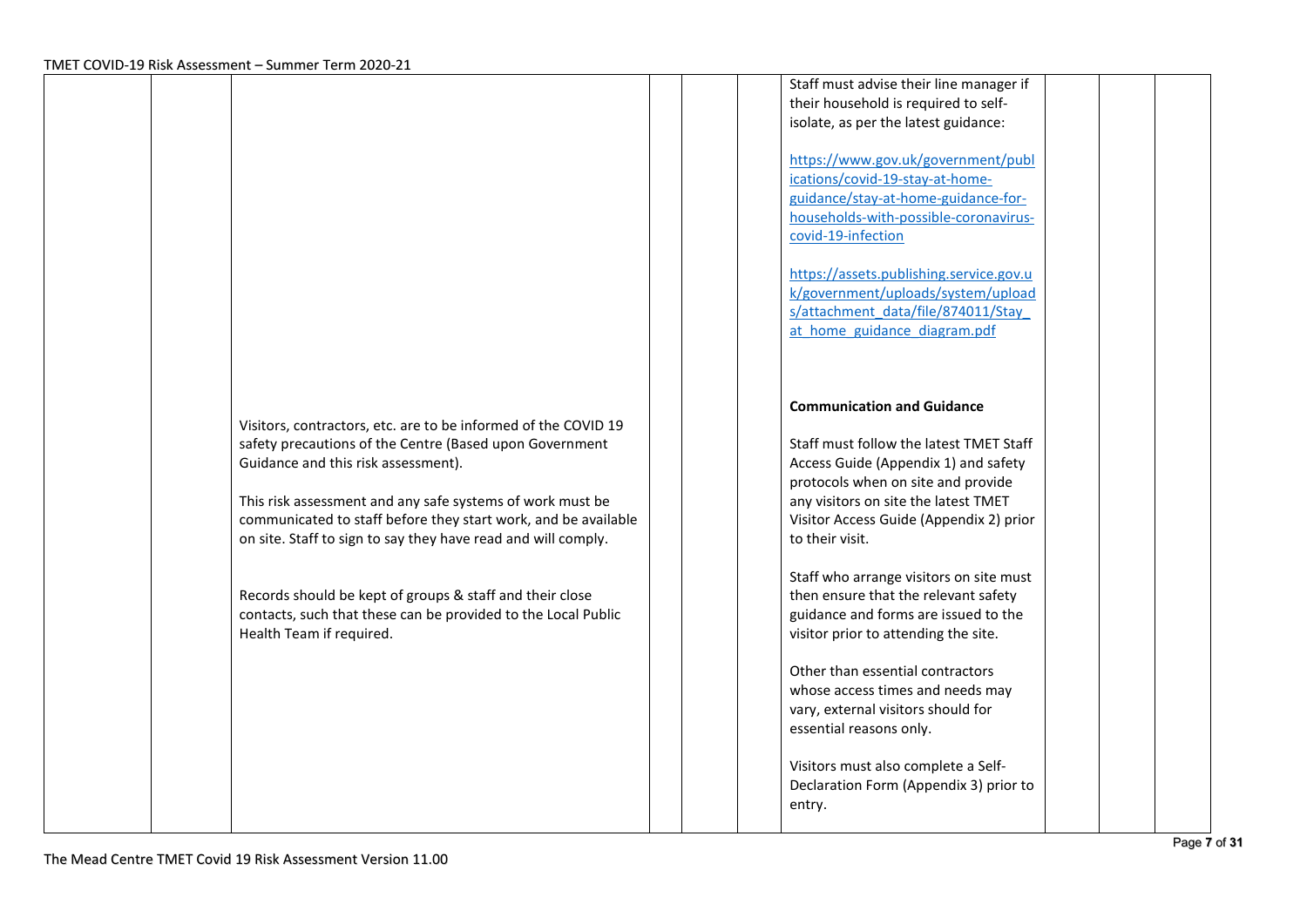|  |                                                          |  | This form is available via email and      |  |
|--|----------------------------------------------------------|--|-------------------------------------------|--|
|  |                                                          |  | accessible to all centre staff.           |  |
|  |                                                          |  |                                           |  |
|  |                                                          |  | An NHS Track and Trace QPR Code           |  |
|  |                                                          |  | Poster is in place at each entrance of    |  |
|  |                                                          |  | the Mead Centre, for staff and visitors   |  |
|  |                                                          |  | to log their attendance at the site.      |  |
|  |                                                          |  |                                           |  |
|  |                                                          |  |                                           |  |
|  | Clear signage and information is displayed reminding all |  | All staff and visitors must sign in using |  |
|  | persons of social distancing, hygiene and hand washing   |  | the centre sign in screen, and staff      |  |
|  | requirements.                                            |  | must ensure they have appropriate         |  |
|  |                                                          |  | contact information for each visitor in   |  |
|  |                                                          |  | order to assist PHE if needed.            |  |
|  |                                                          |  |                                           |  |
|  |                                                          |  | This is being stored in a Track and       |  |
|  |                                                          |  | Trace log by EMA and HPA centrally.       |  |
|  |                                                          |  |                                           |  |
|  |                                                          |  |                                           |  |
|  |                                                          |  | Meetings should continue be               |  |
|  |                                                          |  | conducted via Teams or Zoom.              |  |
|  |                                                          |  |                                           |  |
|  |                                                          |  | Central staff should minimise school      |  |
|  |                                                          |  | site visits where possible, if necessary  |  |
|  |                                                          |  | these should be short visits only to      |  |
|  |                                                          |  | drop off/collect mail etc.                |  |
|  |                                                          |  |                                           |  |
|  |                                                          |  | Where school site visits are required     |  |
|  |                                                          |  | staff should follow each schools Covid    |  |
|  |                                                          |  |                                           |  |
|  |                                                          |  | RA and maintain twice weekly testing.     |  |
|  |                                                          |  | Current advice can be checked here:       |  |
|  |                                                          |  |                                           |  |
|  |                                                          |  | https://www.gov.uk/coronavirus-           |  |
|  |                                                          |  |                                           |  |
|  |                                                          |  | employee-risk-assessment/y                |  |
|  |                                                          |  | <b>Staff Welfare and Individual Risk</b>  |  |
|  |                                                          |  |                                           |  |
|  |                                                          |  | <b>Assessments</b>                        |  |
|  |                                                          |  |                                           |  |
|  |                                                          |  | AMICA counselling service promoted        |  |
|  |                                                          |  | to all employees.                         |  |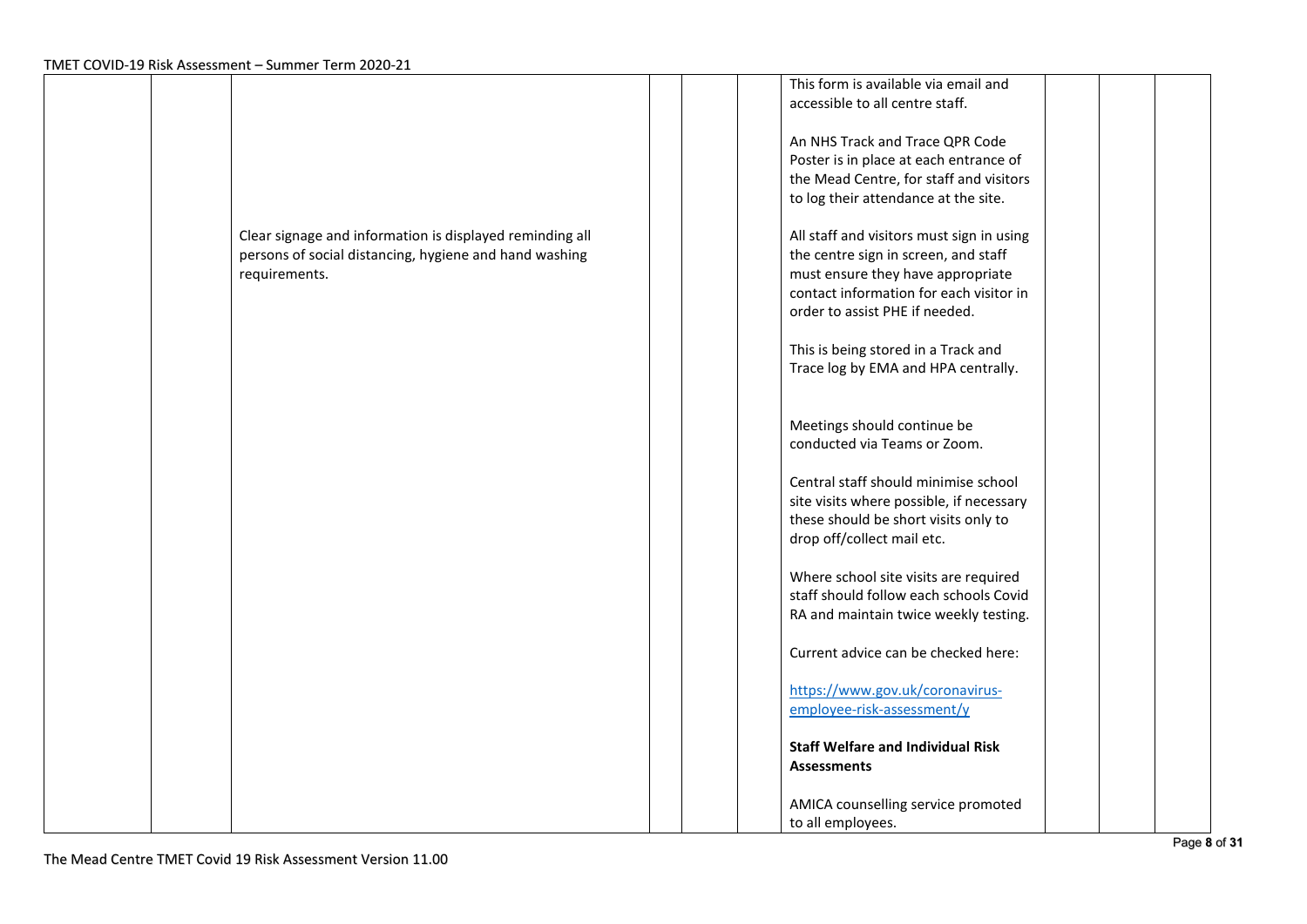|                                                                                                                                                                                                                                                                                                                                                                                                                                                                                                                                                                                                                                                                                                                                                                                                                                                                                                                                                                                                                                                                                                                                                                                                                                                                                                                                                                                                                                                                                                                                                                                |  | Line managers regularly keep in touch<br>with those in work, working from<br>home and unwell to see if they need<br>any support.                                                                                                                                                                                                                                                                                                                                                                                                                                               |  |  |
|--------------------------------------------------------------------------------------------------------------------------------------------------------------------------------------------------------------------------------------------------------------------------------------------------------------------------------------------------------------------------------------------------------------------------------------------------------------------------------------------------------------------------------------------------------------------------------------------------------------------------------------------------------------------------------------------------------------------------------------------------------------------------------------------------------------------------------------------------------------------------------------------------------------------------------------------------------------------------------------------------------------------------------------------------------------------------------------------------------------------------------------------------------------------------------------------------------------------------------------------------------------------------------------------------------------------------------------------------------------------------------------------------------------------------------------------------------------------------------------------------------------------------------------------------------------------------------|--|--------------------------------------------------------------------------------------------------------------------------------------------------------------------------------------------------------------------------------------------------------------------------------------------------------------------------------------------------------------------------------------------------------------------------------------------------------------------------------------------------------------------------------------------------------------------------------|--|--|
| Employee support services (Occupational Health Service /<br>Amica etc) are available to discuss any concerns employees<br>may have directly related to their health, and to provide<br>appropriate support.<br>Managers / SLT are to keep in regular contact with and monitor<br>the wellbeing of Staff not currently working on the site.<br>Trust Leaders should be flexible in how those members of staff<br>are deployed to enable them to work remotely where possible<br>or in roles where it is possible to maintain social distancing.<br>People who live with those who are clinically extremely<br>vulnerable or clinically vulnerable can attend the workplace.<br>Members of staff that are responsible for children in the CEV<br>category who must stay at home should discuss their<br>circumstances with their line manager.<br>There is ongoing scientific work in respect of the impact on<br>BAME groups, particularly in front line health/care roles, We<br>are closely monitoring guidance and at the current time this<br>group is not considered to be clinically vulnerable based on the<br>public health list. If this changes our response will be adapted<br>and all employees are assured of a comprehensive risk<br>assessment and measures to mitigate risk. If individual<br>employees would like specific discussion about their role this<br>will be arranged.<br>An individual risk assessment will be carried out for any person<br>who considers that the control measures in place are<br>insufficient for their personal circumstances. |  | HR@tmet.uk - central HR can be<br>contacted by any employee at this<br>email address. Line managers to make<br>colleagues aware.<br>Staff directed to<br>https://www.educationsupport.org.uk<br>/ for online support.<br>Individual risk assessments for pupils<br>updated in the context of full opening<br>during Covid-19 in order to ensure that<br>risks are identified and mitigated.<br>Line managers to consider whether<br>there is a need to vary working hours<br>or duties to meet needs during partial<br>opening If necessary consult with<br>reasonable notice. |  |  |
|                                                                                                                                                                                                                                                                                                                                                                                                                                                                                                                                                                                                                                                                                                                                                                                                                                                                                                                                                                                                                                                                                                                                                                                                                                                                                                                                                                                                                                                                                                                                                                                |  |                                                                                                                                                                                                                                                                                                                                                                                                                                                                                                                                                                                |  |  |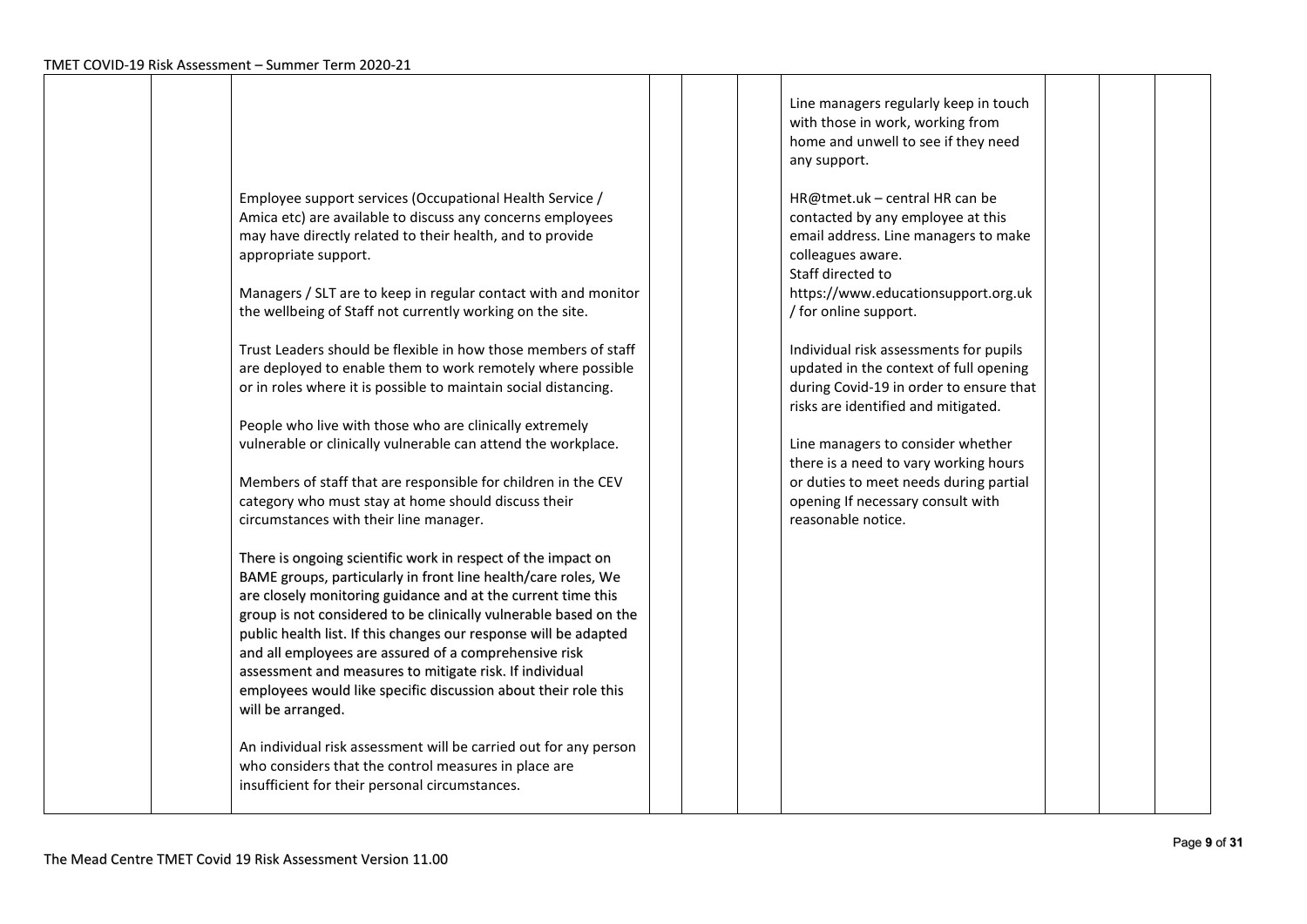|                                      |          | Any existing individual risk assessments (disability, young                                   |                |                         |   |                                                                         |      |       |  |
|--------------------------------------|----------|-----------------------------------------------------------------------------------------------|----------------|-------------------------|---|-------------------------------------------------------------------------|------|-------|--|
|                                      |          | persons or new / expectant mothers) to be reviewed.                                           |                |                         |   |                                                                         |      |       |  |
|                                      |          |                                                                                               |                |                         |   |                                                                         |      |       |  |
| Suspected                            | Staff,   | When a person develops symptoms compatible with COVID 19                                      | $\overline{2}$ | $\overline{\mathbf{3}}$ | 6 | Sickness absence to be recorded                                         | Line | Ongoi |  |
| case whilst                          | Pupils,  | they should be sent home and isolate for 10 days. Their fellow                                |                |                         |   | accurately and ensure that any COVID                                    | Mana | ng    |  |
| on site or                           | Visitors | household members should self-isolate for 10 days.                                            |                |                         |   | symptom absence is highlighted and                                      | gers |       |  |
| <b>Positive Viral</b><br>test result |          | All staff attending the centre will have access to a viral test if                            |                |                         |   | staff are told to be tested (we may also                                |      |       |  |
|                                      |          | they display COVID 19 symptoms, and are encouraged to<br>undertake the test in this scenario. |                |                         |   | need to provide this data to Health<br>Protection should we have two or |      |       |  |
|                                      |          |                                                                                               |                |                         |   | more confirmed cases).                                                  |      |       |  |
|                                      |          | Where a person tests negative for COVID 19 they can return to                                 |                |                         |   |                                                                         |      |       |  |
|                                      |          | work, and their fellow household members can end their self-                                  |                |                         |   | All staff are encouraged to access a                                    |      |       |  |
|                                      |          | isolation.                                                                                    |                |                         |   | test as soon as possible after                                          |      |       |  |
|                                      |          |                                                                                               |                |                         |   | displaying symptoms as per current                                      |      |       |  |
|                                      |          | If the centre receives notification of a positive COVID 19 viral                              |                |                         |   | government advice:                                                      |      |       |  |
|                                      |          | test they should notify the local Public Health Team.                                         |                |                         |   |                                                                         |      |       |  |
|                                      |          |                                                                                               |                |                         |   | Get a free NHS test to check if you                                     |      |       |  |
|                                      |          | Where a person tests positive for COVID 19 they should go                                     |                |                         |   | have coronavirus - GOV.UK                                               |      |       |  |
|                                      |          | home and self-isolate for 10 days (or longer if the high                                      |                |                         |   | (www.gov.uk)                                                            |      |       |  |
|                                      |          | temperature symptom continues).                                                               |                |                         |   |                                                                         |      |       |  |
|                                      |          |                                                                                               |                |                         |   | Shared with staff via email                                             |      |       |  |
|                                      |          | Upon identifying a positive test result, the Local Public Health                              |                |                         |   | communication and posters on                                            |      |       |  |
|                                      |          | Team will liaise with the centre Management to determine if                                   |                |                         |   | display:                                                                |      |       |  |
|                                      |          | the rest of the staff members should be sent home and advised                                 |                |                         |   |                                                                         |      |       |  |
|                                      |          | to self-isolate for 10 days (The other household members of                                   |                |                         |   | Posters\Got Symptoms, get tested                                        |      |       |  |
|                                      |          | that wider group do not need to self-isolate unless that person                               |                |                         |   | Poster.pdf                                                              |      |       |  |
|                                      |          | within that group subsequently develops COVID 19 symptoms).                                   |                |                         |   |                                                                         |      |       |  |
|                                      |          |                                                                                               |                |                         |   | Anyone who develops symptoms                                            | EM   |       |  |
|                                      |          | As part of the NHS Test & Trace programme, if other cases are                                 |                |                         |   | whilst on site, must go home                                            |      |       |  |
|                                      |          | detected within the centre, Public Health England's Local                                     |                |                         |   | immediately. Where they are unable                                      |      |       |  |
|                                      |          | Health Protection Teams will conduct a rapid investigation and                                |                |                         |   | to depart immediately, and there are                                    |      |       |  |
|                                      |          | will advise on the most appropriate action to take.                                           |                |                         |   | other staff members on site, they will                                  |      |       |  |
|                                      |          |                                                                                               |                |                         |   | be provided with a designated room                                      |      |       |  |
|                                      |          | If a person receives a positive viral test result for COVID 19 or                             |                |                         |   | (the small community office is the                                      |      |       |  |
|                                      |          | displays symptoms - A high temperature, a persistent cough, or                                |                |                         |   | designated COVID Secure room), and                                      |      |       |  |
|                                      |          | a loss or change to the sense of taste or smell they should:                                  |                |                         |   | asked to remain there until they are                                    |      |       |  |
|                                      |          |                                                                                               |                |                         |   | able to depart (potentially waiting for                                 |      |       |  |
|                                      |          | Notify their Line Manager immediately.                                                        |                |                         |   | collection).                                                            |      |       |  |
|                                      |          |                                                                                               |                |                         |   |                                                                         |      |       |  |
|                                      |          | Avoid touching anything.                                                                      |                |                         |   |                                                                         |      |       |  |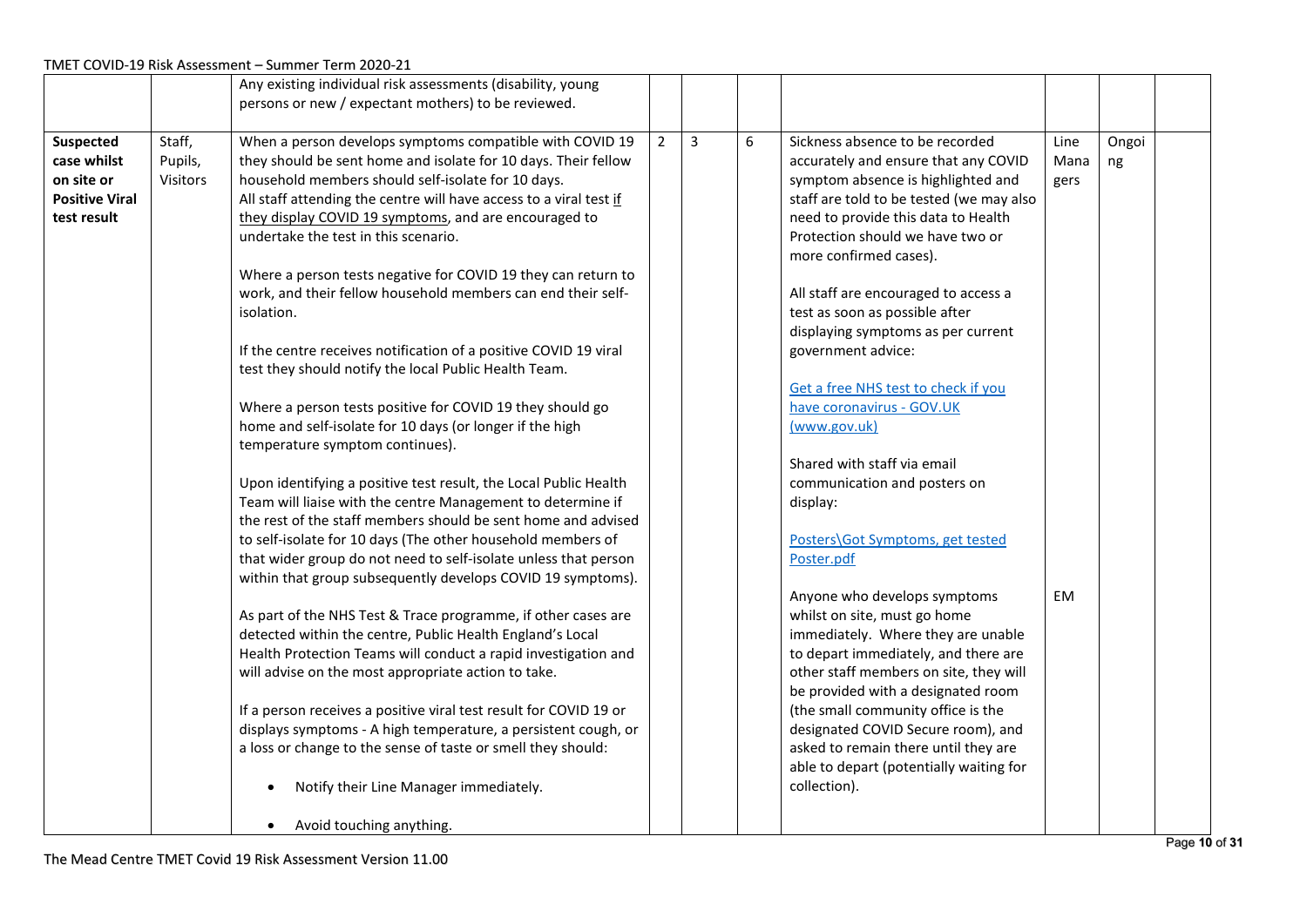| Go home immediately                                                                                                                                                                          | The flowchart for how to manage a<br>suspected case on site can be found                                         |
|----------------------------------------------------------------------------------------------------------------------------------------------------------------------------------------------|------------------------------------------------------------------------------------------------------------------|
| All other persons are to maintain a safe distance from                                                                                                                                       | here (Appendix 5):<br><b>COVID 19 Response Procedure</b>                                                         |
| affected individual.                                                                                                                                                                         | Posters to be shared/displayed:                                                                                  |
| If they need to cough or sneeze this should be into a<br>tissue which is then put into a bin, or if they do not<br>have tissues, cough and sneeze into the crook of their                    | Posters\Got Symptoms, get tested                                                                                 |
| elbow.                                                                                                                                                                                       | Poster.pdf                                                                                                       |
| Areas occupied and equipment used by the affected<br>person are to be thoroughly cleaned and disinfected,<br>with the waste materials stored securely, double                                | Posters\Stay Alert Stay at Home<br>Poster.pdf                                                                    |
| bagged, for 72 hrs before disposal.                                                                                                                                                          | <b>Posters\Stay Alert to Symptoms</b><br>Poster.pdf                                                              |
| They must then follow the guidance on self-isolation<br>and not return until their period of self-isolation has<br>been completed.                                                           | Additional cleaning of the potential<br>contaminated spaces will be arranged                                     |
| A note of all persons who the affected person has                                                                                                                                            | on a case by case basis via the<br>premises team as per government<br>guidance:                                  |
| been in contact with is to be made, and these are to<br>be monitored for symptoms throughout the following<br>two weeks.                                                                     | https://www.gov.uk/government/publ                                                                               |
| Where persons have been in contact with someone who has<br>been taken unwell with COVID 19 symptoms they do not need                                                                         | ications/covid-19-decontamination-in-<br>non-healthcare-settings/covid-19-<br>decontamination-in-non-healthcare- |
| to go home to self-isolate unless they develop symptoms<br>themselves. They should wash their hands thoroughly after the                                                                     | settings#principles-of-cleaning-after-<br>the-case-has-left-the-setting-or-area                                  |
| contact. Hands should then be dried using disposable towels<br>etc, which should be disposed of into the bins provided.                                                                      | All staff will be reminded to use                                                                                |
| If an employee with COVID 19 symptoms needs to remain at<br>work until collected they should be located in a room                                                                            | cleaning products provided to clean<br>their desk/space on arrival and                                           |
| separated from all other persons with the window open if<br>possible, but with the door closed (A local decision should be<br>made regarding whether or not adult supervision is required in | departure of the building.<br>Staff should clean shared spaces, such<br>as door handles, taps, touch screens     |
| the room).                                                                                                                                                                                   | etc. on an as you go basis using the<br>wipes provided.                                                          |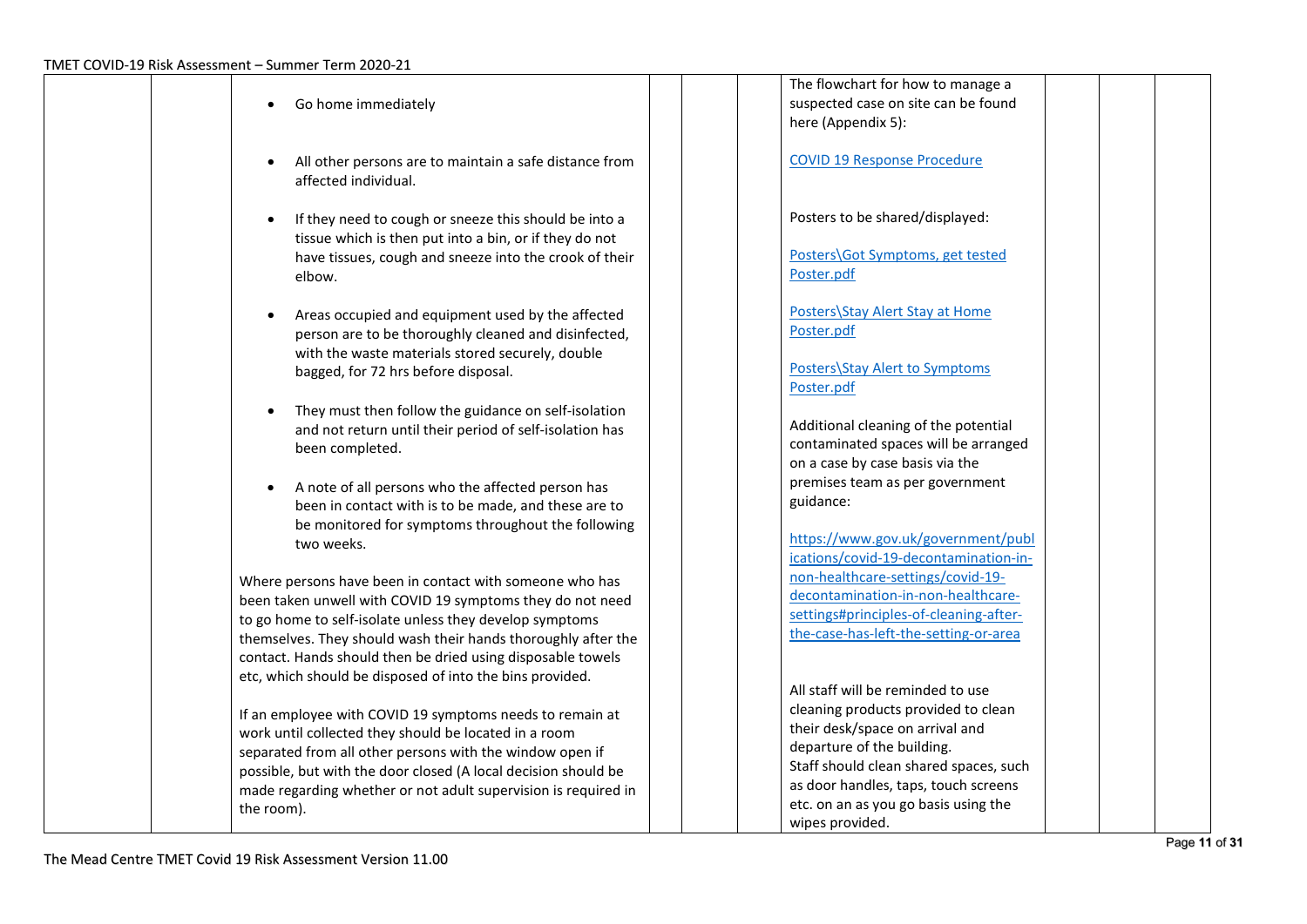|                        |                  | A separate toilet facility should be used if necessary.<br>Staff should keep 2m away where possible. If a member of<br>Staff needs to attend to the employee by physical contact, PPE<br>appropriate to the level of contact should be worn (Gloves,<br>apron, face mask & eye protection as necessary).<br>The toilet, room used, and any PPE used should be cleaned and<br>disinfected after use.<br>If two or more cases are confirmed within 10 days, or if there is<br>an overall rise in sickness absence where COVID-19 is<br>suspected, the Centre will work with the Local Health<br>Protection Team who will advise if additional action is required. |                |                |   | Communication and guidance to staff<br>will be provided should there be a<br>confirmed case at the centre:<br>Template letter - Informing Staff of<br><b>Contact with Symptomatic</b><br>Individual.docx |  |  |
|------------------------|------------------|-----------------------------------------------------------------------------------------------------------------------------------------------------------------------------------------------------------------------------------------------------------------------------------------------------------------------------------------------------------------------------------------------------------------------------------------------------------------------------------------------------------------------------------------------------------------------------------------------------------------------------------------------------------------|----------------|----------------|---|----------------------------------------------------------------------------------------------------------------------------------------------------------------------------------------------------------|--|--|
| <b>Travel off site</b> | Staff,<br>Pupils |                                                                                                                                                                                                                                                                                                                                                                                                                                                                                                                                                                                                                                                                 | $\overline{2}$ | $\overline{3}$ | 6 | <b>Lateral Flow Tests</b><br>The Mead Centre will assume that                                                                                                                                            |  |  |
|                        |                  |                                                                                                                                                                                                                                                                                                                                                                                                                                                                                                                                                                                                                                                                 |                |                |   | staff have undertaken the twice                                                                                                                                                                          |  |  |
|                        |                  |                                                                                                                                                                                                                                                                                                                                                                                                                                                                                                                                                                                                                                                                 |                |                |   | weekly test as agreed and have                                                                                                                                                                           |  |  |
|                        |                  |                                                                                                                                                                                                                                                                                                                                                                                                                                                                                                                                                                                                                                                                 |                |                |   | received a negative test result unless<br>notified by the staff member that the                                                                                                                          |  |  |
|                        |                  |                                                                                                                                                                                                                                                                                                                                                                                                                                                                                                                                                                                                                                                                 |                |                |   | result is positive.                                                                                                                                                                                      |  |  |
|                        |                  |                                                                                                                                                                                                                                                                                                                                                                                                                                                                                                                                                                                                                                                                 |                |                |   | Staff should upload their results in line                                                                                                                                                                |  |  |
|                        |                  |                                                                                                                                                                                                                                                                                                                                                                                                                                                                                                                                                                                                                                                                 |                |                |   | with the guidance and contact their<br>line manager immediately on a                                                                                                                                     |  |  |
|                        |                  |                                                                                                                                                                                                                                                                                                                                                                                                                                                                                                                                                                                                                                                                 |                |                |   | positive test result.                                                                                                                                                                                    |  |  |
|                        |                  |                                                                                                                                                                                                                                                                                                                                                                                                                                                                                                                                                                                                                                                                 |                |                |   | England covid restrictions changed on<br>12th April 2021.                                                                                                                                                |  |  |
|                        |                  |                                                                                                                                                                                                                                                                                                                                                                                                                                                                                                                                                                                                                                                                 |                |                |   | (COVID-19) Coronavirus                                                                                                                                                                                   |  |  |
|                        |                  | Travel is only required for essential purposes.                                                                                                                                                                                                                                                                                                                                                                                                                                                                                                                                                                                                                 |                |                |   | restrictions: what you can and                                                                                                                                                                           |  |  |
|                        |                  | Implement social distancing where possible.                                                                                                                                                                                                                                                                                                                                                                                                                                                                                                                                                                                                                     |                |                |   | cannot do - GOV.UK (www.gov.uk)                                                                                                                                                                          |  |  |
|                        |                  | When on foot - 2m clearance from other persons, or if this is<br>not possible, then 1m apart with additional precautions i.e.                                                                                                                                                                                                                                                                                                                                                                                                                                                                                                                                   |                |                |   |                                                                                                                                                                                                          |  |  |
|                        |                  | wearing face masks, staying side by side, minimising time spent                                                                                                                                                                                                                                                                                                                                                                                                                                                                                                                                                                                                 |                |                |   | <b>Going to Work</b>                                                                                                                                                                                     |  |  |
|                        |                  | together.                                                                                                                                                                                                                                                                                                                                                                                                                                                                                                                                                                                                                                                       |                |                |   | People should continue to work from                                                                                                                                                                      |  |  |
|                        |                  | All persons to limit their use of public transport.                                                                                                                                                                                                                                                                                                                                                                                                                                                                                                                                                                                                             |                |                |   | home where they can.                                                                                                                                                                                     |  |  |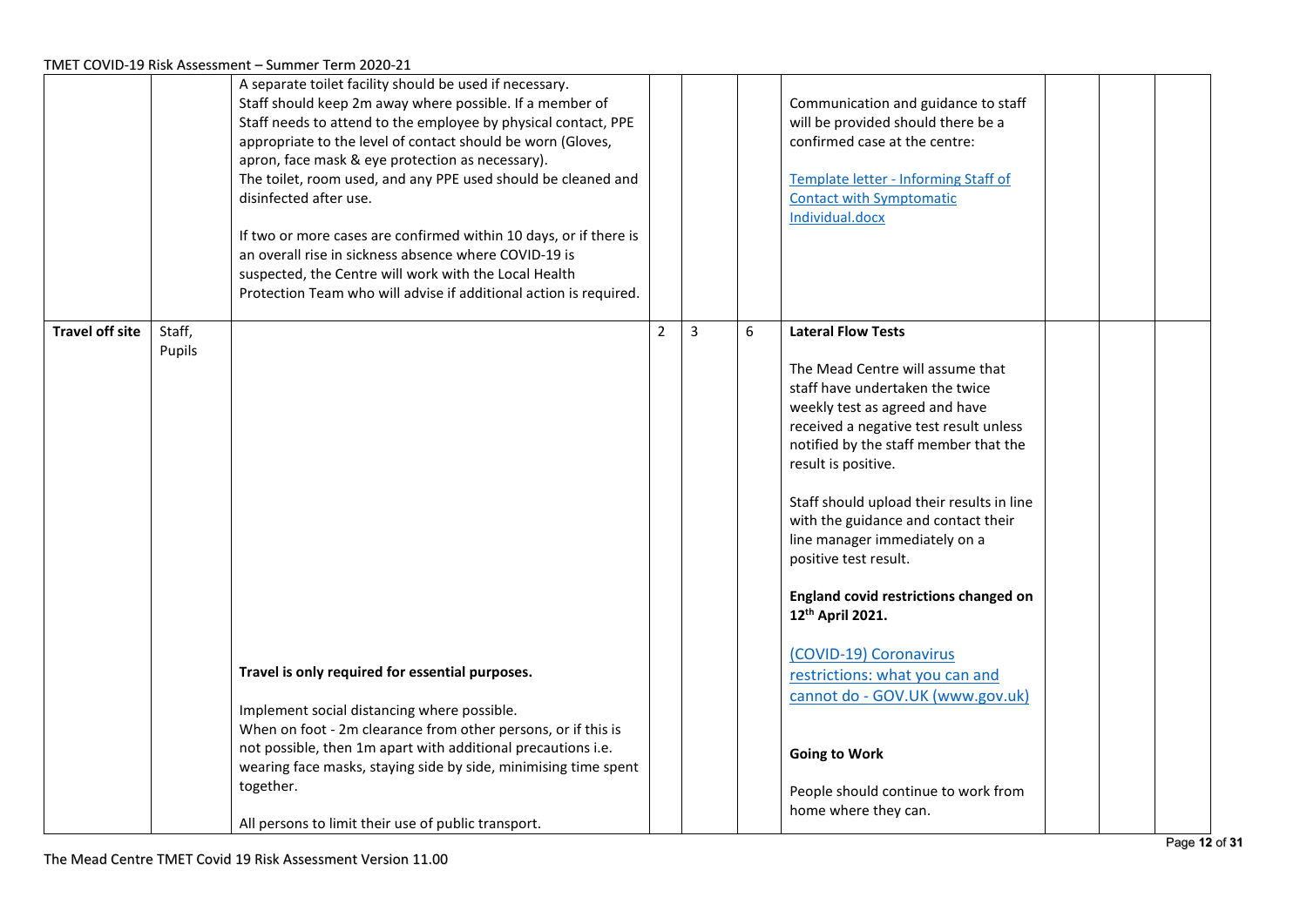| Where travel is essential, use private single occupancy where<br>possible.<br>Travel by coach etc is to be minimised, with social distancing<br>and/or groupings practiced throughout. Contact with the driver<br>is to be avoided, and any SEN requirements considered when<br>reducing risks and minimise contact.                                                                                                                                                                            | Where people cannot work from home<br>they should continue to go into work<br>as explained here:<br>https://www.gov.uk/guidance/nationa<br>I-lockdown-stay-at-home#going-to-<br>work                                                                                                                                                |
|-------------------------------------------------------------------------------------------------------------------------------------------------------------------------------------------------------------------------------------------------------------------------------------------------------------------------------------------------------------------------------------------------------------------------------------------------------------------------------------------------|-------------------------------------------------------------------------------------------------------------------------------------------------------------------------------------------------------------------------------------------------------------------------------------------------------------------------------------|
| All persons are to wash and dry their hands upon completion of<br>the journey.<br>Drivers are to have access to and use hand sanitiser throughout<br>the journey.<br>Unless there are compelling reasons not to (i.e. disabilities,<br>breathing difficulties etc.) when travelling as a passenger in a<br>vehicle you should wear a face covering in an enclosed space<br>where social distancing isn't possible and where you will come<br>into contact with people you do not normally meet. | All staff to be encouraged to travel to<br>work by car, walking or cycling and to<br>avoid the use of public transport.<br>Where unavoidable face covering must<br>be worn on public transport and in<br>private car hire, or shared vehicles.<br>The use of shared transport should be<br>minimised at all times to reduce risk of |
| Where possible, open vehicle windows for increased<br>ventilation.                                                                                                                                                                                                                                                                                                                                                                                                                              | transmission.<br>Staff who use public transport may<br>discuss working arrangements with                                                                                                                                                                                                                                            |
|                                                                                                                                                                                                                                                                                                                                                                                                                                                                                                 | their line manager, in order to<br>minimise unnecessary travel, and this<br>may involve the employee working<br>from home on a temporary or rota'd<br>basis.                                                                                                                                                                        |
|                                                                                                                                                                                                                                                                                                                                                                                                                                                                                                 | Regular reminders issued to all staff<br>regarding travelling to and from work.                                                                                                                                                                                                                                                     |
|                                                                                                                                                                                                                                                                                                                                                                                                                                                                                                 | https://www.gov.uk/guidance/cor<br>onavirus-covid-19-safer-travel-<br>guidance-for-passengers                                                                                                                                                                                                                                       |
|                                                                                                                                                                                                                                                                                                                                                                                                                                                                                                 | Staff are directed to follow guidance<br>for safer travel as follows:                                                                                                                                                                                                                                                               |

 $\mathbf \tau$ 

┯

┯

᠇

┯

┯

┓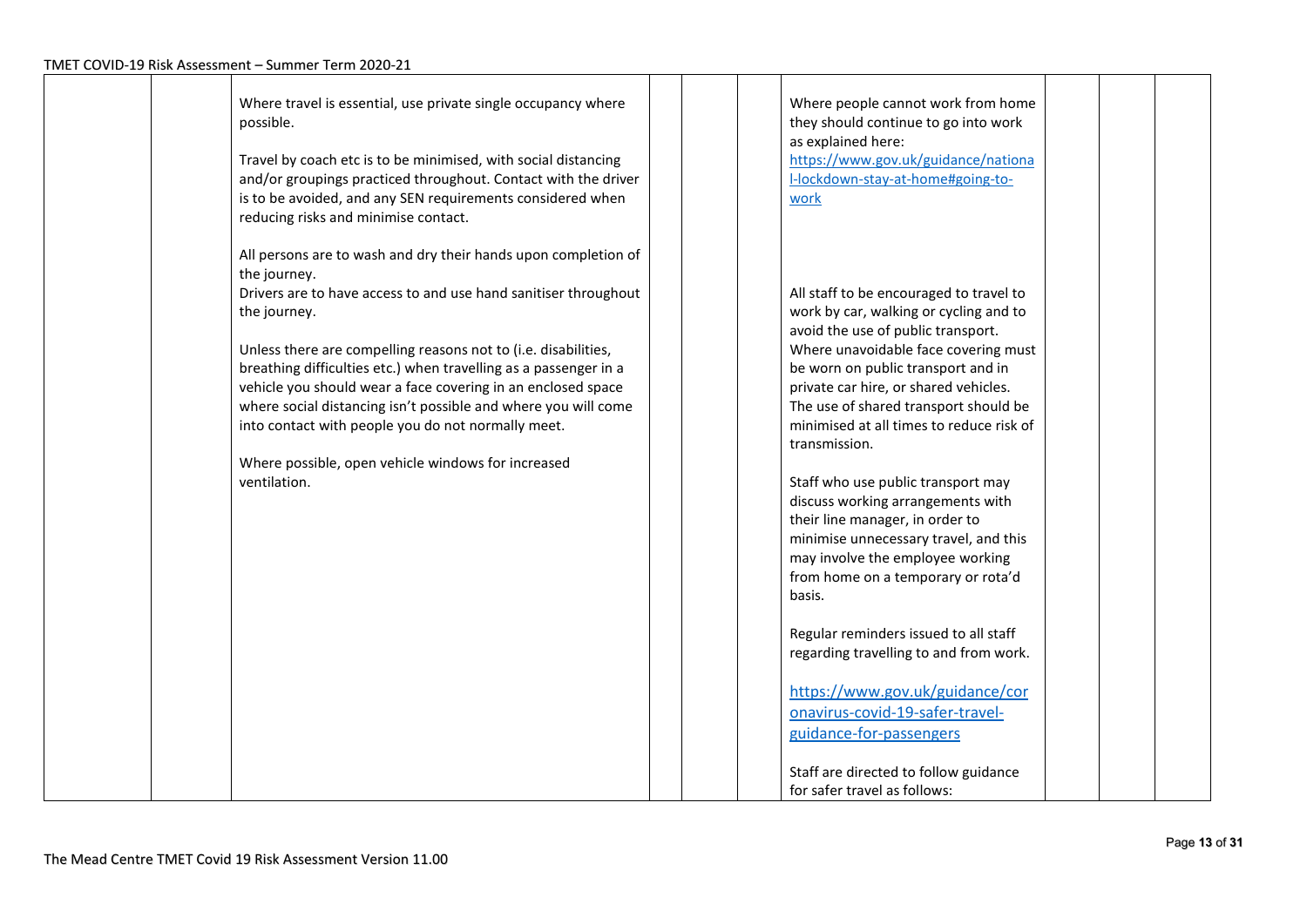|                                                                |                           |                                                                                                                                                                                                                                                                                                                                                                                                                                                                                                                                                                                                                                                                                                                                                                                                                                                                                                                                                                                                                                                                                                                                                                                                                                                                                                                                               |                |                |                | https://www.gov.uk/guidance/corona<br>virus-covid-19-safer-travel-guidance-<br>for-passengers<br>Staff with no access to private<br>transport are encouraged to avoid<br>accessing the site unless the need is<br>essential.<br>Poster:<br>Posters\Stay Alert Travel Poster.pdf                                                                                                                                                                                                                                                                                                                                                                           |
|----------------------------------------------------------------|---------------------------|-----------------------------------------------------------------------------------------------------------------------------------------------------------------------------------------------------------------------------------------------------------------------------------------------------------------------------------------------------------------------------------------------------------------------------------------------------------------------------------------------------------------------------------------------------------------------------------------------------------------------------------------------------------------------------------------------------------------------------------------------------------------------------------------------------------------------------------------------------------------------------------------------------------------------------------------------------------------------------------------------------------------------------------------------------------------------------------------------------------------------------------------------------------------------------------------------------------------------------------------------------------------------------------------------------------------------------------------------|----------------|----------------|----------------|-----------------------------------------------------------------------------------------------------------------------------------------------------------------------------------------------------------------------------------------------------------------------------------------------------------------------------------------------------------------------------------------------------------------------------------------------------------------------------------------------------------------------------------------------------------------------------------------------------------------------------------------------------------|
| Contaminatio<br>n during<br>Access to &<br>egress from<br>site | Staff,<br><b>Visitors</b> | Where possible, implement the following practices:<br>Introduce staggered start and finish times to reduce<br>$\bullet$<br>congestion and contact at all times.<br>Monitor site access points to enable social distancing<br>$\bullet$<br>- may need to change the number of access points,<br>either increase to reduce congestion or decrease to<br>enable monitoring.<br>Remove or disable entry systems that require skin<br>$\bullet$<br>contact. (Ensure other measures to ensure security<br>are in place where necessary).<br>Require all persons to wash & dry or clean their hands<br>$\bullet$<br>before entering or leaving the site. Hand washing with<br>soap to be at least 20 seconds each time.<br>Allow plenty of space (two metres) between people<br>$\bullet$<br>waiting to enter site.<br>Regularly clean common contact surfaces in reception,<br>$\bullet$<br>office, access control and delivery areas e.g. screens,<br>telephone handsets, desks, particularly during peak<br>flow times.<br>Reduce the number of people in attendance at site<br>$\bullet$<br>inductions and consider holding them outdoors<br>wherever possible.<br>The process for removing & where appropriate<br>$\bullet$<br>disposing of face masks used during travel is<br>communicated to staff & visitors, and covered bins<br>provided. | $\overline{2}$ | $\overline{2}$ | $\overline{a}$ | <b>Lateral Flow Tests</b><br>The Mead Centre will assume that<br>staff have undertaken the twice<br>weekly test as agreed and have<br>received a negative test result unless<br>notified by the staff member that the<br>result is positive.<br>Staff should upload their results in line<br>with the guidance and contact their<br>line manager immediately on a<br>positive test result.<br>England covid restrictions changed on<br>12 <sup>th</sup> April 2021.<br>(COVID-19) Coronavirus<br>restrictions: what you can and<br>cannot do - GOV.UK (www.gov.uk)<br><b>Going to Work</b><br>People should continue to work from<br>home where they can. |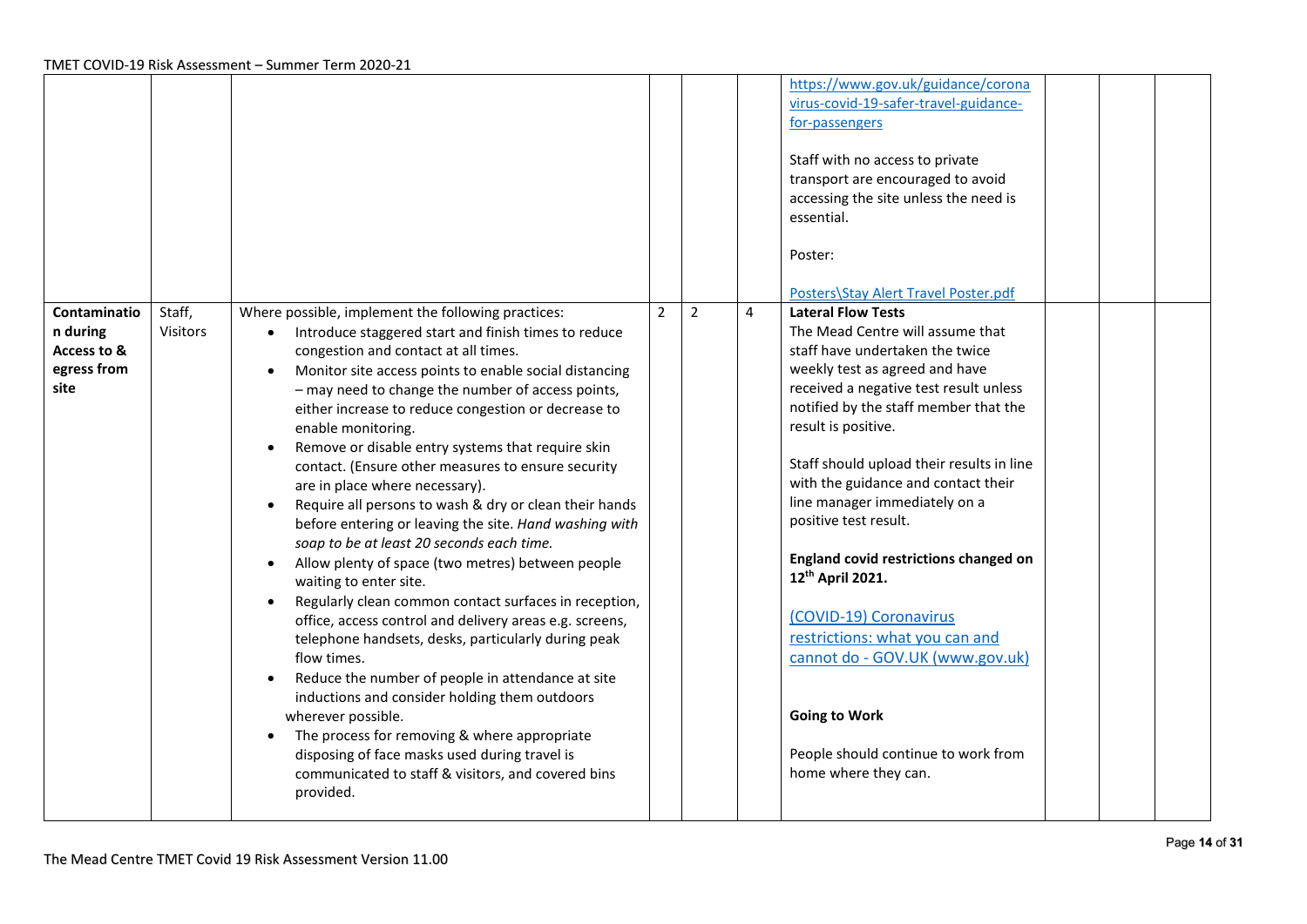|                                                                   | Where people cannot work from home      |  |
|-------------------------------------------------------------------|-----------------------------------------|--|
|                                                                   | they should continue to go into work    |  |
|                                                                   | as explained here:                      |  |
|                                                                   | https://www.gov.uk/guidance/nationa     |  |
|                                                                   | I-lockdown-stay-at-home#going-to-       |  |
|                                                                   | work                                    |  |
|                                                                   |                                         |  |
|                                                                   |                                         |  |
|                                                                   |                                         |  |
|                                                                   |                                         |  |
| <b>Visitors</b>                                                   | Staff must follow the Staff Access      |  |
| No non-essential visitors are allowed onto the site.              | Guide when accessing the site at all    |  |
|                                                                   | times.                                  |  |
| All visitors to be made aware of site rules.                      |                                         |  |
|                                                                   |                                         |  |
| Only visitors carrying out essential maintenance deemed           | Meetings conducted via remote           |  |
| necessary to the safe running of the school are to be allowed     | methods such as Teams or Zoom.          |  |
| on site and will read signs in reception regarding good hygiene.  |                                         |  |
| Ensure a log is kept of areas visited and people they have been   |                                         |  |
| in contact with.                                                  | Essential visitors should be provided   |  |
|                                                                   | with Visitor Access Guide and           |  |
| External visitors (from outside TMET) should be for essential     | complete a Self-Declaration form prior  |  |
| purposes only.                                                    | to access.                              |  |
|                                                                   |                                         |  |
| <b>Staff</b>                                                      | Staff must keep their line manager      |  |
| Staff who are showing any of the signs of COVID-19 may NOT        | informed of a case of suspected COVID   |  |
| come to the site.                                                 | 19, or the need for self-isolation of   |  |
|                                                                   | their household.                        |  |
| Staff MUST declare if they have a member of their family          |                                         |  |
| displaying signs of COVID-19 and may NOT come into work.          | Staff must follow all increased hygiene |  |
|                                                                   | and social distancing expectations      |  |
| Staff have been informed about the need for self-isolation, etc.  | whilst on site.                         |  |
| as advised by the Government.                                     |                                         |  |
|                                                                   |                                         |  |
| Staff are to pay due regard to social distancing requirements     | Any person arriving without prior       |  |
| when parking & accessing their vehicles.                          | planning should be asked to contact     |  |
|                                                                   | the relevant staff member and           |  |
| Hand cleaning facilities or hand sanitiser should be available at | schedule their visit as per the centre  |  |
| the entrances/exits and throughout the school and should be       | requirements.                           |  |
| used by all persons when entering and leaving.                    |                                         |  |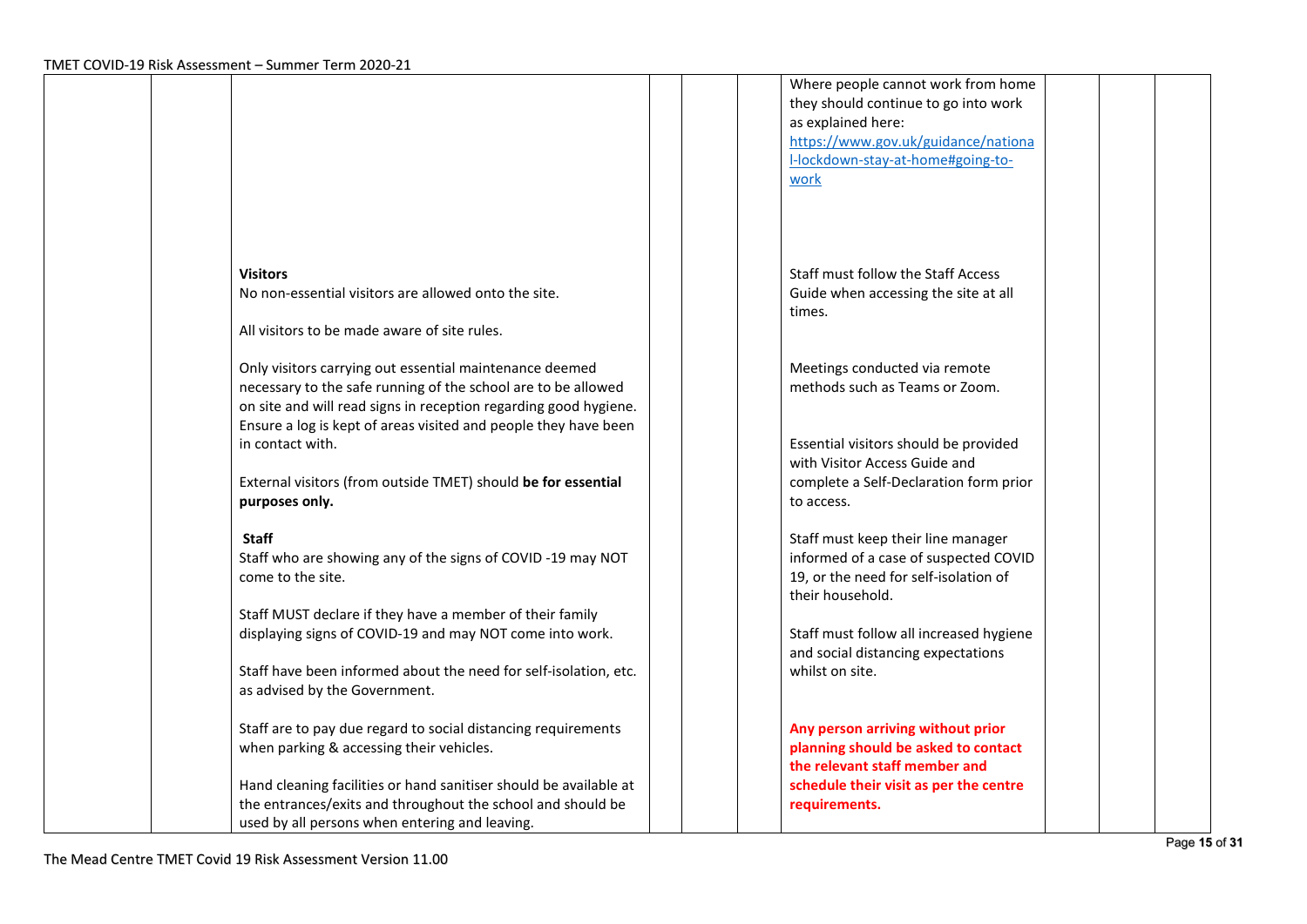|                                               |                               | A protocol should be in place to deal with those arriving at the<br>centre who are not supposed to be there.                                                                                                                                                                                                                                                                                                                                                                                                                                                                                                                                                                                                                                                                                                                                                                                                                                          |                |                |   | This will be shared alongside the<br>guides on the Trust website.                                                                                                                                                                                                                                                                                                                                                                                                                                                                                                                                                         |  |  |
|-----------------------------------------------|-------------------------------|-------------------------------------------------------------------------------------------------------------------------------------------------------------------------------------------------------------------------------------------------------------------------------------------------------------------------------------------------------------------------------------------------------------------------------------------------------------------------------------------------------------------------------------------------------------------------------------------------------------------------------------------------------------------------------------------------------------------------------------------------------------------------------------------------------------------------------------------------------------------------------------------------------------------------------------------------------|----------------|----------------|---|---------------------------------------------------------------------------------------------------------------------------------------------------------------------------------------------------------------------------------------------------------------------------------------------------------------------------------------------------------------------------------------------------------------------------------------------------------------------------------------------------------------------------------------------------------------------------------------------------------------------------|--|--|
| Contaminatio<br>n within<br>Internal<br>Areas | Staff,<br>Pupils,<br>Visitors | Desks should be as far apart as possible, with the aim of placing<br>the sitting positions 2m apart where possible.<br>Sitting positions should be side to side, forward facing and not<br>facing each other.<br>Communal areas to be organised as far as possible to allow 2m<br>separation between Staff.<br>Consider marking out separate areas for each group etc.<br>Where possible Staff are to maintain a safe distance between<br>each other (2 metres).<br>The use of the kitchen is to be kept to a minimum.<br>Limit the number of Staff in each room/area as far as possible<br>to follow social distancing guidance.<br>Where possible, Staff are to keep 2m apart from other Staff<br>avoid close face to face contact, and minimise necessary<br>contact within 1m of others.<br>All persons are to wash & dry/sanitize their hands upon<br>entering the building.<br>Strict hygiene rules to be implemented, all staff to be asked to | $\overline{2}$ | $\overline{3}$ | 6 | Screens are in place around the<br>reception desk, and between desks in<br>the two large communal offices.<br>Seating in the meeting rooms has been<br>reduced to allow for social distancing.<br>Kitchen use is limited to one person at<br>a time. Staff advised to use their own<br>cup/crockery/eating utensils and<br>visitors supplied with disposable cups.<br>Maximum room occupancy levels are<br>illustrated on each office and shared<br>space (kitchen/seating area).<br>Hand gel and wipes available in each<br>office, kitchen, and W.C.<br>Posters highlighting this are<br>distributed across the centre. |  |  |
|                                               |                               | do the following:<br>Wash hands on entry and regularly thereafter.<br>Use alcohol-based hand sanitiser.<br>$\bullet$<br>Wash hands if face is touched.<br>All hand contact surfaces to be regularly cleaned.<br>$\bullet$<br>Try to avoid working with paper/other materials that are<br>shared in a way that may aid transmission, i.e. consideration to<br>be given to marking work (done electronically), photocopying,<br>etc.                                                                                                                                                                                                                                                                                                                                                                                                                                                                                                                    |                |                |   | The photocopier must be cleaned<br>before and after each use, using the<br>wipes supplied and people should<br>wash their hands immediately before<br>and after use.                                                                                                                                                                                                                                                                                                                                                                                                                                                      |  |  |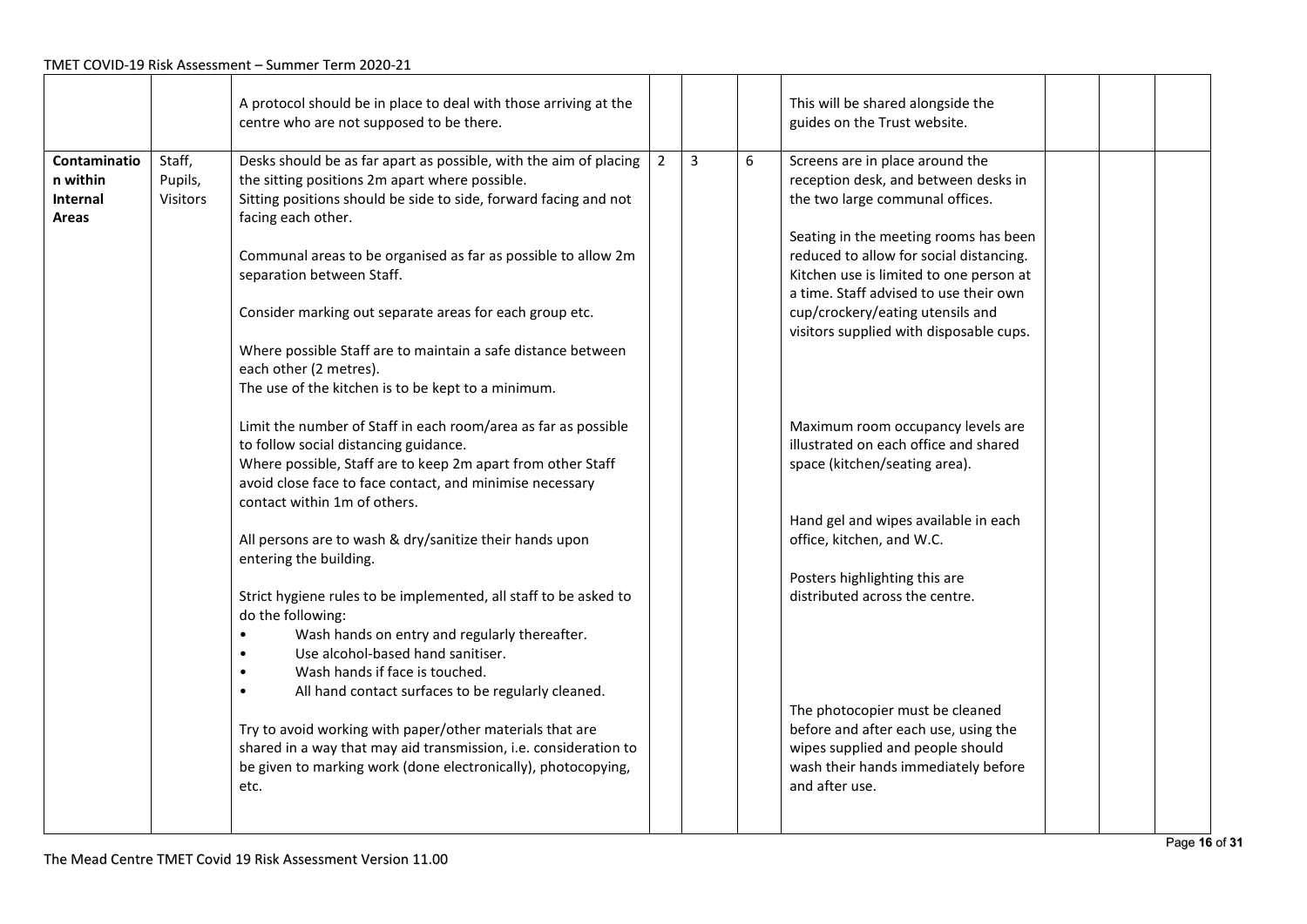| <b>Staff to Staff interaction;</b>                                 | Direct instructions will be given to staff                                      |
|--------------------------------------------------------------------|---------------------------------------------------------------------------------|
| Staff should only complete authorised activities,                  | and breaches dealt with seriously as                                            |
| No close contact activities (within 2 metre distance).             | failure to comply could increase the                                            |
|                                                                    | self-isolation need.                                                            |
| <b>Equipment, Activities and resources</b>                         |                                                                                 |
| Limit the use of shared resources.                                 | No hot-desking is permitted, with                                               |
| Staff have their own allocated individual frequently               | staff advised to maintain their own                                             |
| used resources such as pens & pencils.                             | workspace, by wiping down surfaces,                                             |
| All equipment & resources are to be regularly cleaned<br>$\bullet$ | mouse, phone etc. before and after                                              |
| (including IT equipment), and equipment & resources                | use.                                                                            |
| that are shared between groups are cleaned between                 |                                                                                 |
| each use.                                                          |                                                                                 |
| Where possible, meetings are to be held by remote means,           | Meeting room usage needs to                                                     |
| rather than face to face (i.e. video calling).                     | maintain social distancing. Signage                                             |
|                                                                    | displayed reminding of social                                                   |
|                                                                    | distancing rules. Staff are advised to                                          |
|                                                                    | conduct meetings using Teams or                                                 |
|                                                                    | Zoom as necessary. Where a face to                                              |
|                                                                    | face meeting is required the meeting                                            |
|                                                                    | rooms MUST be booked in advance, to                                             |
|                                                                    | ensure that social distancing and                                               |
|                                                                    | maximum room occupancy levels can                                               |
|                                                                    | be adhered to. Staff must then clean                                            |
|                                                                    | the space after use.                                                            |
|                                                                    |                                                                                 |
| Doors may be propped open to reduce contact points, provided       | Staff briefings reviewed and changes                                            |
| fire safety, security & safeguarding requirements are not          | made to comply with social distancing                                           |
| compromised.                                                       | rules. Consider video meetings if social                                        |
|                                                                    | distancing isn't possible.                                                      |
| Ensure occupied rooms are well ventilated, opening windows         |                                                                                 |
| where possible.                                                    |                                                                                 |
| Centralised ventilation systems that the circulate air between     | When on site, staff must prop open                                              |
| different rooms only are to be turned off, and fresh air           | doors and open windows to ventilate                                             |
| ventilation selected.                                              | the space thoroughly. Fire doors                                                |
|                                                                    | throughout the majority of the centre                                           |
| Ventilation systems that use a mix of recirculated and fresh air,  | have been fitted with Maglocks, so<br>that fire safety is maintained whilst the |
| or single room recirculating units are acceptable, and the use     |                                                                                 |
| of desk fans etc may help to prevent pockets of stagnant air.      |                                                                                 |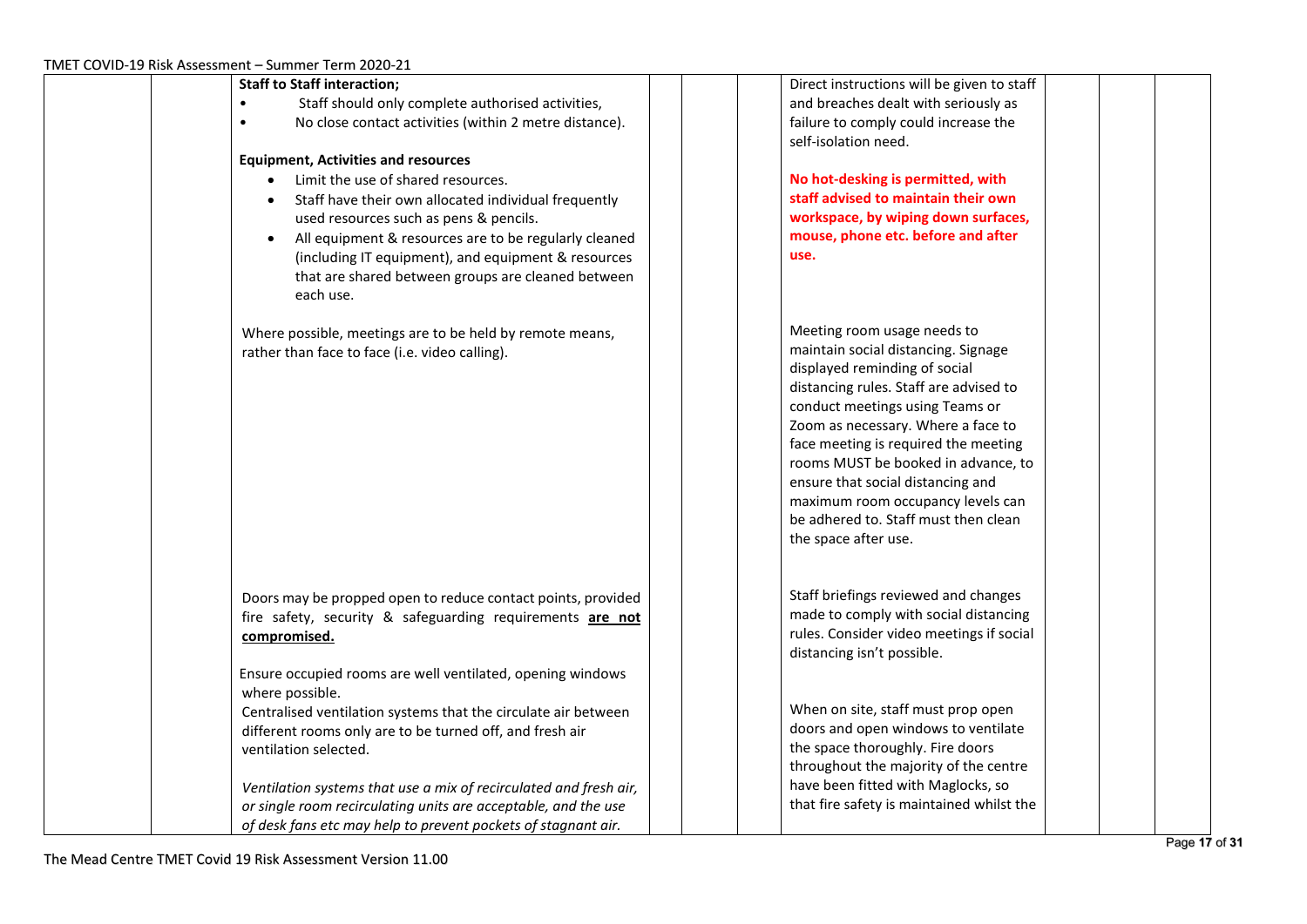|                                      |        | Where possible implement a one-way system for travelling<br>within the centre (consider partitioning corridors where this is<br>not practicable - but only if the fire safety arrangements of the<br>centre are not compromised).<br>When walking along corridors or using the stairs all persons<br>are to keep to the left (or right) side in order to enhance<br>segregation. Maintain a consistent side to walk on throughout<br>the premises.<br>Where not already provided, a screen is to be fitted to separate<br>the main Reception Staff from persons entering the building.<br>Bins are to be provided in each main room to collect used<br>tissues, and emptied regularly.<br>Drinking water fountains are not in use (Additional drinking<br>water facilities may need to be provided - i.e. bottled water). |              |                |                | building is ventilated to the best of our<br>abilities.<br>Ensure frequent hand hygiene is<br>maintained, and limit travel around<br>the building to minimise the touching<br>of shared surfaces such as door<br>handles.<br>The main reception inner door will<br>remain open, as appropriate, to limit<br>the risk of contamination via the exit.<br>(Operated by a push button typically).<br>Screens in place in reception and |  |  |
|--------------------------------------|--------|---------------------------------------------------------------------------------------------------------------------------------------------------------------------------------------------------------------------------------------------------------------------------------------------------------------------------------------------------------------------------------------------------------------------------------------------------------------------------------------------------------------------------------------------------------------------------------------------------------------------------------------------------------------------------------------------------------------------------------------------------------------------------------------------------------------------------|--------------|----------------|----------------|------------------------------------------------------------------------------------------------------------------------------------------------------------------------------------------------------------------------------------------------------------------------------------------------------------------------------------------------------------------------------------------------------------------------------------|--|--|
|                                      |        |                                                                                                                                                                                                                                                                                                                                                                                                                                                                                                                                                                                                                                                                                                                                                                                                                           |              |                |                | Finance and Executive Team office.                                                                                                                                                                                                                                                                                                                                                                                                 |  |  |
| Contamination<br>in Outdoor<br>Areas | Staff, | Facilities should be sufficient to provide adequate shelter from<br>inclement or hot weather where necessary.<br>Accessing the building is by key card only.                                                                                                                                                                                                                                                                                                                                                                                                                                                                                                                                                                                                                                                              | $\mathbf{1}$ | $\overline{2}$ | $\overline{2}$ | Staff are reminded to maintain social<br>distancing measures in the car park.<br>Post box access is limited and the box<br>to be cleaned prior and after post<br>collected.                                                                                                                                                                                                                                                        |  |  |
| <b>Allocation of</b><br><b>Staff</b> | Staff  | Staffing allocation will be at the line managers discretion, led<br>by the Exec Team, in regards to expectations evolving from<br>working at home to working on site in the autumn term.                                                                                                                                                                                                                                                                                                                                                                                                                                                                                                                                                                                                                                  | $\mathbf{1}$ | $\overline{3}$ | 3              | <b>Lateral Flow Tests</b><br>The Mead Centre will assume that<br>staff have undertaken the twice<br>weekly test as agreed and have<br>received a negative test result unless                                                                                                                                                                                                                                                       |  |  |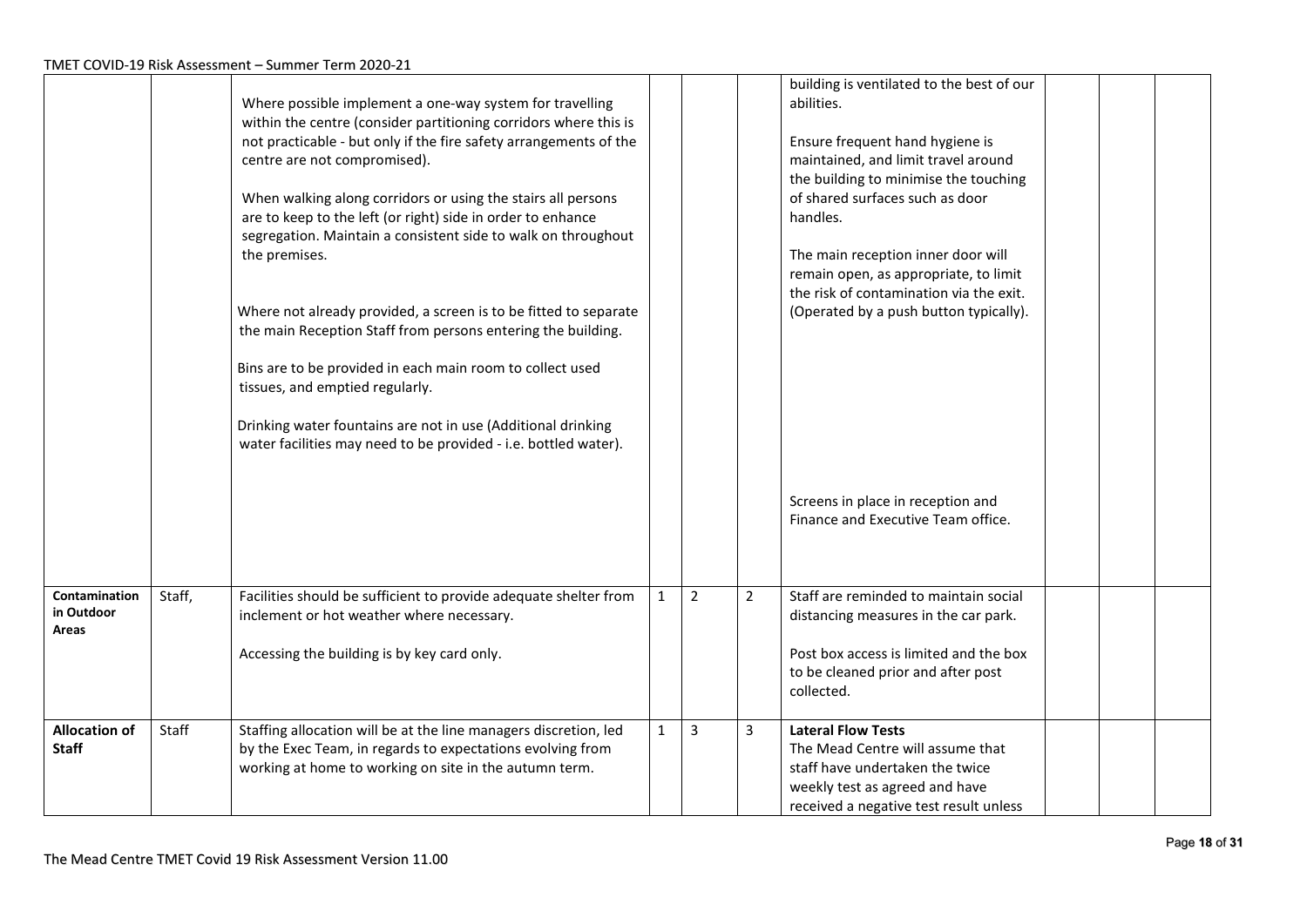| Suitable and sufficient provision must be made for the                                | notified by the staff member that the     |  |
|---------------------------------------------------------------------------------------|-------------------------------------------|--|
| provision of first aid, physical intervention, emergency                              | result is positive.                       |  |
| procedures response, etc.                                                             |                                           |  |
| Staff to follow social distancing guidance in                                         | Staff should upload their results in line |  |
| offices/staff rooms/close working in rooms etc.                                       | with the guidance and contact their       |  |
| There is an emphasis on ensuring social distancing<br>$\bullet$                       | line manager immediately on a             |  |
| amongst staff; therefore, the smallest number of staff<br>are allocated to an office. | positive test result.                     |  |
| Cleaning staff rotas should be reviewed to ensure<br>$\bullet$                        | England covid restrictions changed on     |  |
| appropriate coverage.                                                                 | 12th April 2021.                          |  |
| Only essential lone working is permitted. Those staff<br>$\bullet$                    |                                           |  |
| identified as possibly lone working should read and                                   | (COVID-19) Coronavirus                    |  |
| sign the lone worker risk assessment.                                                 | restrictions: what you can and            |  |
| Rooms must be ventilated, when in use, with windows                                   | cannot do - GOV.UK (www.gov.uk)           |  |
| and doors open.                                                                       |                                           |  |
|                                                                                       | <b>Going to Work</b>                      |  |
|                                                                                       |                                           |  |
|                                                                                       | People should continue to work from       |  |
|                                                                                       | home where they can.                      |  |
|                                                                                       |                                           |  |
|                                                                                       | Where people cannot work from home        |  |
|                                                                                       | they should continue to go into work      |  |
|                                                                                       | as explained here:                        |  |
|                                                                                       | https://www.gov.uk/guidance/nationa       |  |
|                                                                                       | I-lockdown-stay-at-home#going-to-         |  |
|                                                                                       | work                                      |  |
|                                                                                       |                                           |  |
|                                                                                       |                                           |  |
|                                                                                       | Access will be available to staff in a    |  |
|                                                                                       | limited, organised manner where           |  |
|                                                                                       | essential.                                |  |
|                                                                                       | Maximum room occupancy levels must        |  |
|                                                                                       | be adhered to when on site, and rotas     |  |
|                                                                                       | should be implemented to ensure this      |  |
|                                                                                       | is adhered to where necessary.            |  |
|                                                                                       | (Finance Office/Reception). Meeting       |  |
|                                                                                       | rooms MUST be booked in advance.          |  |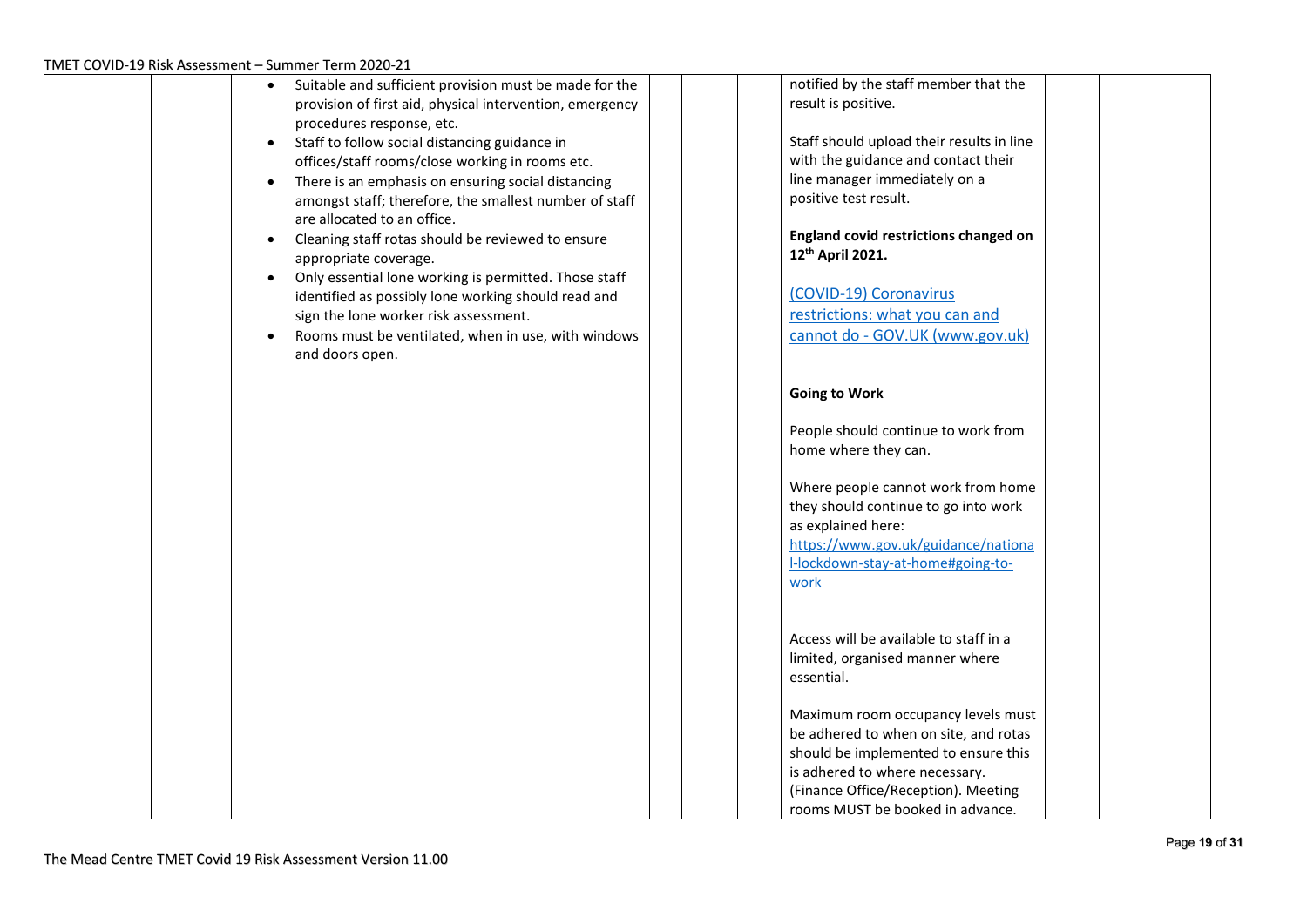| <b>Work</b><br>planning | Staff, | Areas are to be organised to allow effective separation<br>between all Staff (the desks should be as far apart as possible).<br>Consider marking out areas so to provide a clear means of<br>maintaining 2m distance. | $\mathbf{1}$ | $\overline{3}$ | 3 | Screens in place around reception<br>desk, and between desks in Executive<br>and Finance Office.<br>Maximum room occupancy levels must<br>be adhered to when on site, and rotas<br>should be implemented to ensure this<br>is adhered to where necessary.<br>(Finance Office/Reception). Meeting<br>rooms MUST be booked in advance.<br>All employees made aware of PPE<br>availability (gloves and masks) and use<br>in any situation where social distancing<br>cannot be maintained.<br>Masks are available at reception for<br>staff or visitors.<br>Staff and visitors are advised to wear a<br>face mask when on site, if social<br>distancing cannot be maintained, if<br>they are able to do so. |  |  |
|-------------------------|--------|-----------------------------------------------------------------------------------------------------------------------------------------------------------------------------------------------------------------------|--------------|----------------|---|----------------------------------------------------------------------------------------------------------------------------------------------------------------------------------------------------------------------------------------------------------------------------------------------------------------------------------------------------------------------------------------------------------------------------------------------------------------------------------------------------------------------------------------------------------------------------------------------------------------------------------------------------------------------------------------------------------|--|--|
|                         |        | Any use of shared offices, etc. is also to be staggered.                                                                                                                                                              |              |                |   | https://www.gov.uk/guidance/workin<br>g-safely-during-coronavirus-covid-<br>19/offices-and-contact-<br>centres#offices-6-1<br>Management checks to ensure this is<br>adhered to and appropriate measures<br>taken to address issues as they arise.<br>Lone working is to be avoided,<br>however if staff must access the site,<br>they must follow all safety protocols<br>and call the Premises Officer to advise<br>of their presence on site.                                                                                                                                                                                                                                                         |  |  |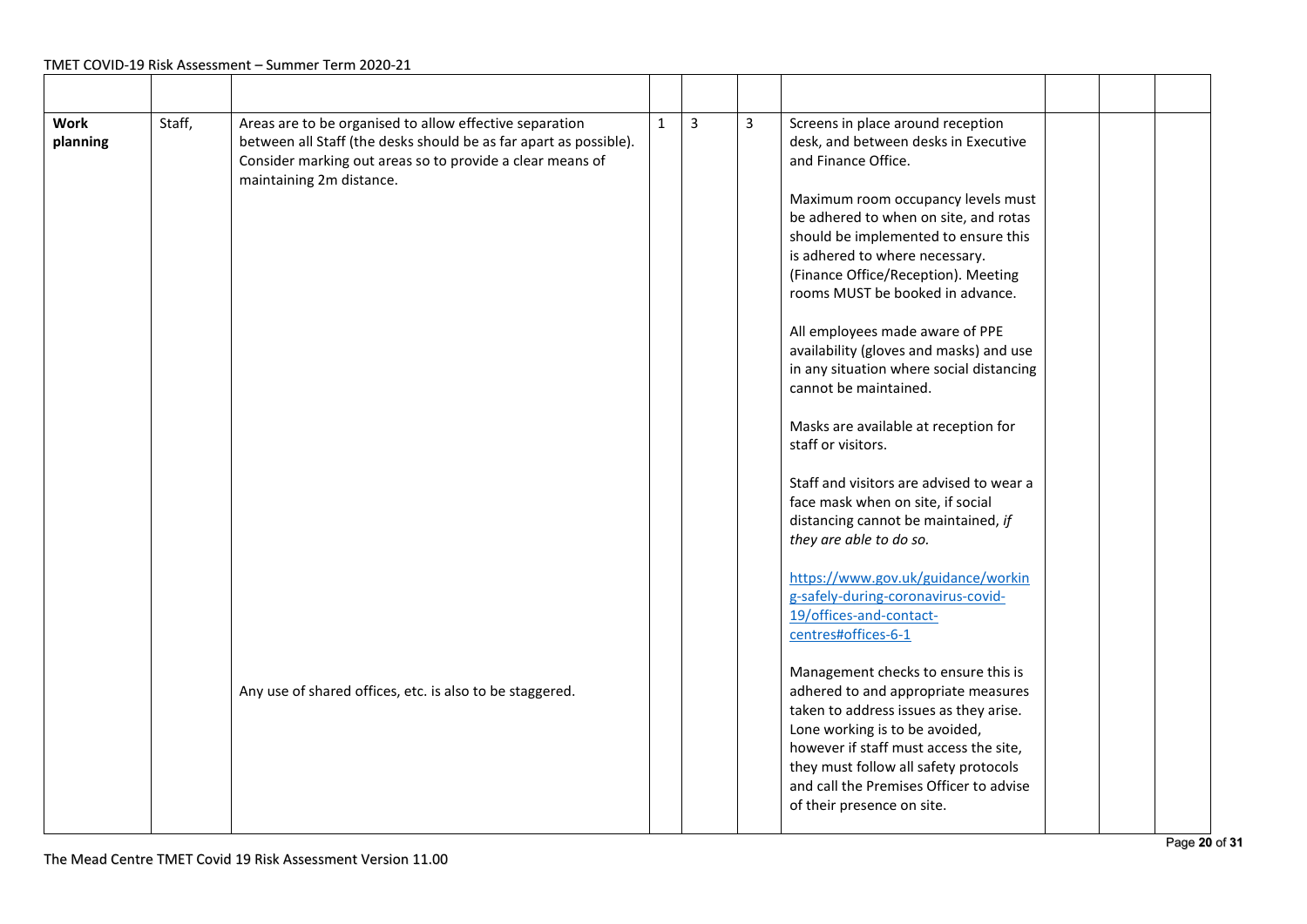|                                                                            | https://www.gov.uk/guidance/workin<br>g-safely-during-coronavirus-covid-<br>19/offices-and-contact-centres                                                                                                                                                                                                                                                                     |  |
|----------------------------------------------------------------------------|--------------------------------------------------------------------------------------------------------------------------------------------------------------------------------------------------------------------------------------------------------------------------------------------------------------------------------------------------------------------------------|--|
|                                                                            | Access to the centre will be limited to<br>maximum safe occupancy levels in<br>each office at any given time, to<br>minimise contact and risk.<br>Reception: 2<br>Dining/seating area: 4<br>Kitchen: 1<br>Finance Office: 8<br>Exec Team Office: 5<br>HR Office: 2<br>Main Meeting Room: 4<br><b>Community Meeting Room: 4</b><br>Community Office: 1<br>Community Office 2: 1 |  |
| Movement around the site is to be kept to a minimum.                       | Posters on each room will display this<br>information                                                                                                                                                                                                                                                                                                                          |  |
| The use of shared resources (i.e. stationery & equipment) is to            | Government guidance on office<br>working should be adhered to:<br>https://www.gov.uk/guidance/workin<br>g-safely-during-coronavirus-covid-<br>19/offices-and-contact-centres                                                                                                                                                                                                   |  |
| be limited, and each item regularly cleaned considering change<br>of user. | Staff and visitors are advised to wear a<br>face mask when on site, if social<br>distancing cannot be maintained, if<br>they are able to do so.                                                                                                                                                                                                                                |  |
|                                                                            | https://www.gov.uk/guidance/workin<br>g-safely-during-coronavirus-covid-<br>19/offices-and-contact-<br>centres#offices-6-1                                                                                                                                                                                                                                                     |  |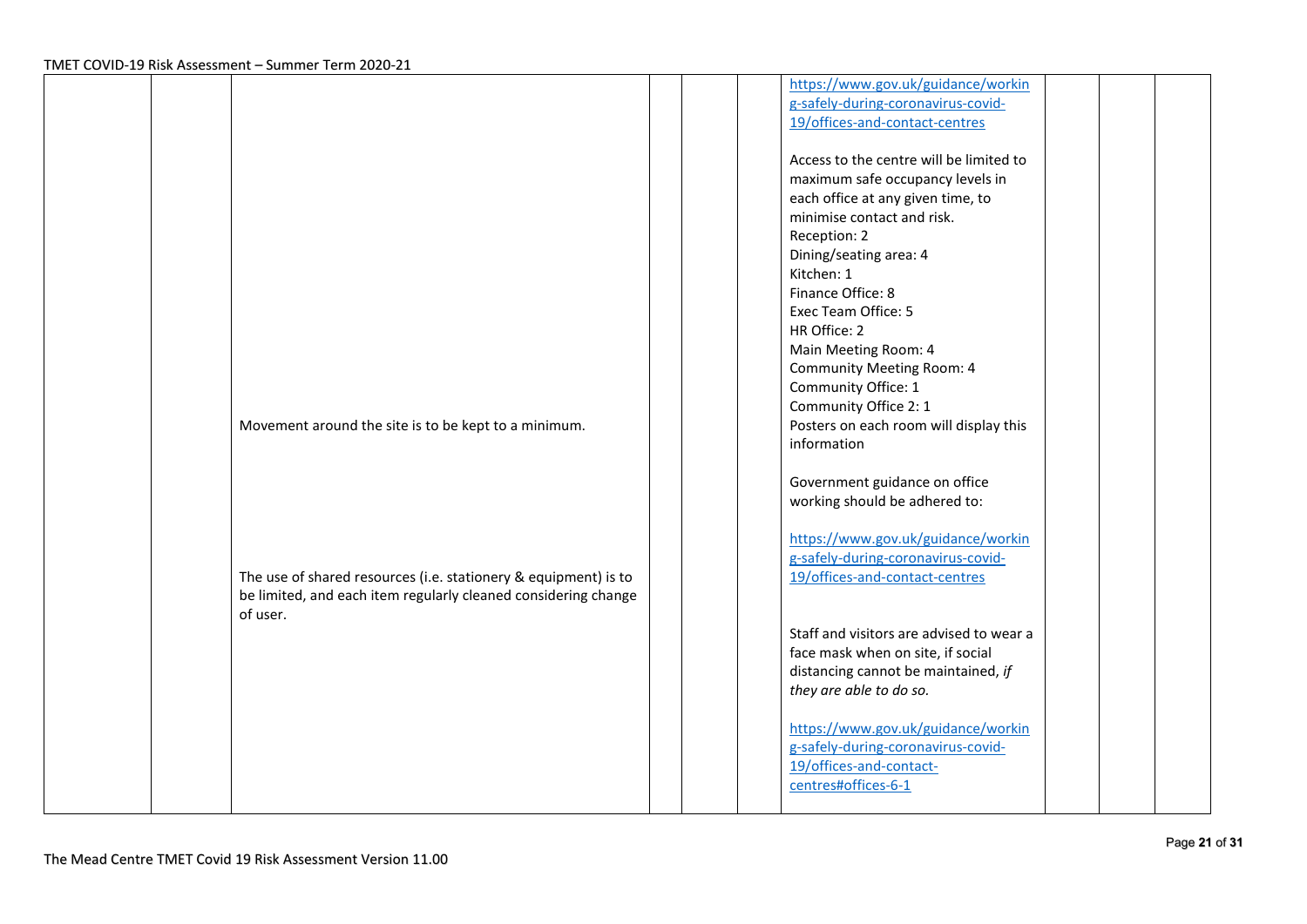|          |                 |                                                                   |              |                |                | Management checks to ensure this is      |           |       |  |
|----------|-----------------|-------------------------------------------------------------------|--------------|----------------|----------------|------------------------------------------|-----------|-------|--|
|          |                 |                                                                   |              |                |                | adhered to and appropriate measures      |           |       |  |
|          |                 |                                                                   |              |                |                | taken to address issues as they arise.   |           |       |  |
|          |                 |                                                                   |              |                |                |                                          |           |       |  |
|          |                 |                                                                   |              |                |                |                                          |           |       |  |
|          |                 |                                                                   |              |                |                | Paper based resources should be          |           |       |  |
|          |                 |                                                                   |              |                |                | avoided, and meeting papers, and         |           |       |  |
|          |                 |                                                                   |              |                |                | documents shared electronically          |           |       |  |
|          |                 |                                                                   |              |                |                | where appropriate. Staff should          |           |       |  |
|          |                 |                                                                   |              |                |                | maintain their own notebooks/and         |           |       |  |
|          |                 |                                                                   |              |                |                | stationary and keep clean after use.     |           |       |  |
|          |                 |                                                                   |              |                |                |                                          |           |       |  |
|          |                 |                                                                   |              |                |                | The photocopier/shredder/microwave       |           |       |  |
|          |                 |                                                                   |              |                |                | must be cleaned with wipes before        |           |       |  |
|          |                 |                                                                   |              |                |                | and after use and hands washed           |           |       |  |
|          |                 |                                                                   |              |                |                | thoroughly by users before and after     |           |       |  |
|          |                 |                                                                   |              |                |                | use. Hand gel will be available.         |           |       |  |
|          |                 |                                                                   |              |                |                |                                          |           |       |  |
|          |                 |                                                                   |              |                |                | Well-being checks on staff who are       |           |       |  |
|          |                 |                                                                   |              |                |                | working from home are made via line      |           |       |  |
|          |                 |                                                                   |              |                |                | managers, with regular calls, email and  |           |       |  |
|          |                 |                                                                   |              |                |                | virtual meetings taking place to keep    |           |       |  |
|          |                 |                                                                   |              |                |                | the teams supported.                     |           |       |  |
|          |                 |                                                                   |              |                |                |                                          |           |       |  |
|          |                 |                                                                   |              |                |                | Staff should access Amica for support    |           |       |  |
|          |                 |                                                                   |              |                |                | by calling 0116 254 4388.                |           |       |  |
|          |                 |                                                                   |              |                |                | http://www.amica-                        |           |       |  |
|          |                 |                                                                   |              |                |                | counselling.uk/contact-us/               |           |       |  |
| Cleaning | Staff,          | A cleaning schedule will be implemented throughout the site,      | $\mathbf{1}$ | $\overline{4}$ | $\overline{4}$ | The centre will be cleaned as part of    | KR/       | Ongoi |  |
|          | Pupils,         | ensuring that contact points, e.g. work surfaces, door handles,   |              |                |                | the daily cleaning rota in place at      | <b>RH</b> | ng    |  |
|          | <b>Visitors</b> | taps etc. are all thoroughly cleaned regularly.                   |              |                |                | North Mead, with the cleaning staff      |           |       |  |
|          |                 |                                                                   |              |                |                | accessing the site as part of their rota |           |       |  |
|          |                 | Cleaning protocol is as follows:                                  |              |                |                | through the day.                         |           |       |  |
|          |                 | A combined detergent disinfectant solution or<br>$\bullet$        |              |                |                |                                          |           |       |  |
|          |                 |                                                                   |              |                |                | This will be monitored by the Premises   |           |       |  |
|          |                 | chlorine-based cleaner is to be used. (COSHH                      |              |                |                | team and Office Manager, using "Last     |           |       |  |
|          |                 | assessment required)                                              |              |                |                |                                          |           |       |  |
|          |                 | Extra attention is to be given to frequently touched<br>$\bullet$ |              |                |                | Cleaned" reports on each of the W.C.s,   |           |       |  |
|          |                 | areas and surfaces, e.g. doors, toilets, door handles,            |              |                |                | shared meeting rooms offices and         |           |       |  |
|          |                 | phones, light switches and door fobs, etc.                        |              |                |                | kitchen. (Appendix 6)                    |           |       |  |
|          |                 |                                                                   |              |                |                |                                          |           |       |  |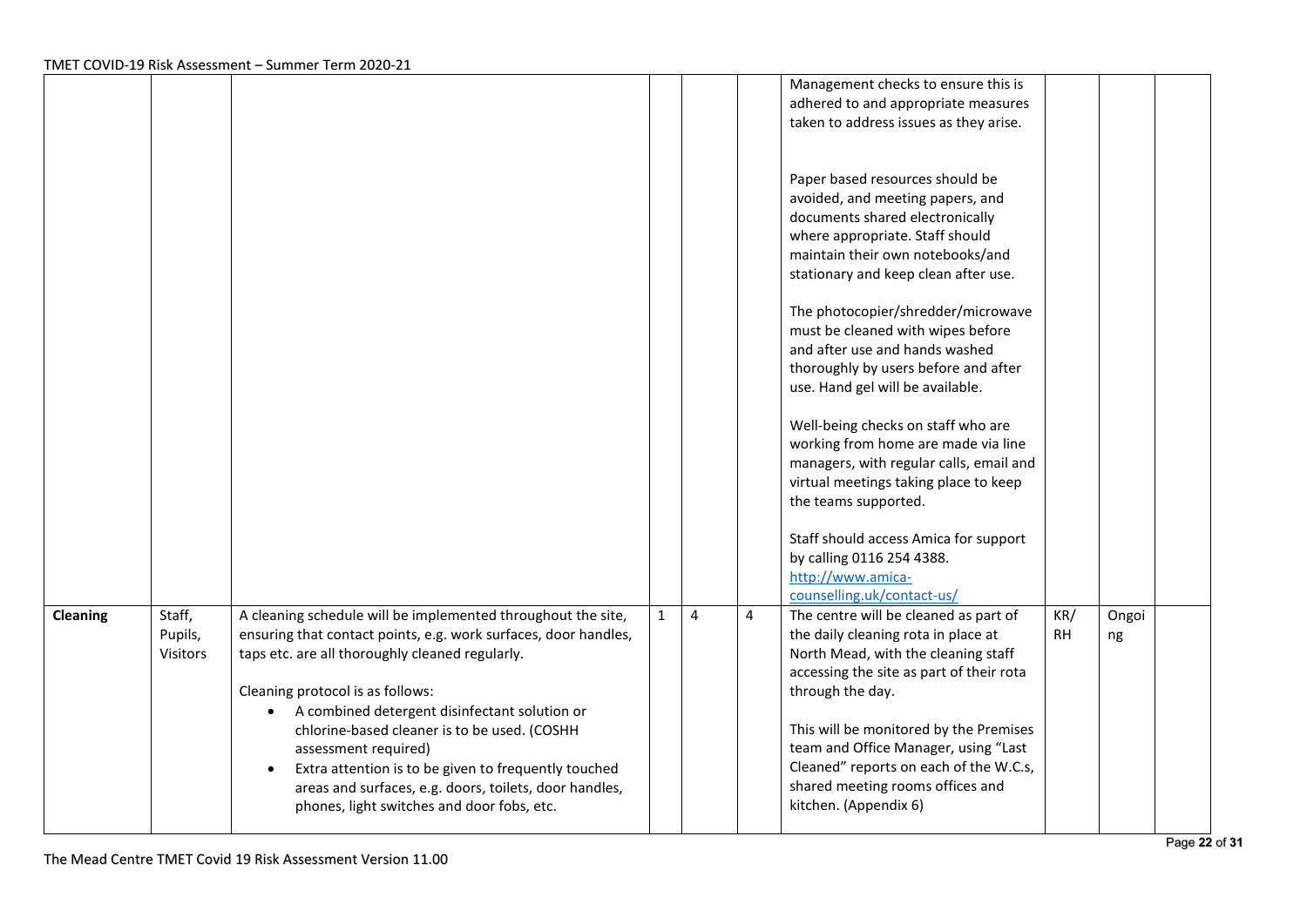|                         |                    | Rooms or areas shared by different groups are to be                   |                |   |   | Where a suspected/confirmed case                                             |  |  |
|-------------------------|--------------------|-----------------------------------------------------------------------|----------------|---|---|------------------------------------------------------------------------------|--|--|
|                         |                    | cleaned between each group use.                                       |                |   |   | occurs, the additional cleaning                                              |  |  |
|                         |                    | Hand towels and hand wash are to be checked and                       |                |   |   | guidance by government will be                                               |  |  |
|                         |                    | replaced as needed by the Premises Officer and                        |                |   |   | implemented:                                                                 |  |  |
|                         |                    | cleaning staff.                                                       |                |   |   |                                                                              |  |  |
|                         |                    | Enhance the cleaning regimes for toilet facilities,<br>$\bullet$      |                |   |   | https://www.gov.uk/government/publ                                           |  |  |
|                         |                    | particularly door handles, locks and the toilet flush,                |                |   |   | ications/covid-19-decontamination-in-                                        |  |  |
|                         |                    | etc.                                                                  |                |   |   | non-healthcare-settings/covid-19-                                            |  |  |
|                         |                    | Cleaners are to wear disposable or washing-up gloves<br>$\bullet$     |                |   |   | decontamination-in-non-healthcare-                                           |  |  |
|                         |                    | and aprons for cleaning - (if cleaning a heavily                      |                |   |   | settings#principles-of-cleaning-after-                                       |  |  |
|                         |                    | contaminated area eye and respiratory protection                      |                |   |   | the-case-has-left-the-setting-or-area                                        |  |  |
|                         |                    | should also be used).                                                 |                |   |   |                                                                              |  |  |
|                         |                    | Where Covid 19 contamination is suspected or                          |                |   |   | PPE has been provided to the cleaning                                        |  |  |
|                         |                    | identified the waste cleaning materials and used                      |                |   |   | team.                                                                        |  |  |
|                         |                    | disposable PPE should be double-bagged, then stored                   |                |   |   |                                                                              |  |  |
|                         |                    | securely for 72 hours then thrown away in the regular                 |                |   |   | Each site to consider cleaning needs                                         |  |  |
|                         |                    | rubbish after cleaning is finished                                    |                |   |   | during the day and arrangements in                                           |  |  |
|                         |                    | When disinfecting, use disposable cloths, to first clean<br>$\bullet$ |                |   |   | place for deep cleans as areas come                                          |  |  |
|                         |                    | hard surfaces with warm soapy water, then disinfect                   |                |   |   | into use.                                                                    |  |  |
|                         |                    | the surfaces.                                                         |                |   |   |                                                                              |  |  |
|                         |                    | Cleaners are to wash & dry their hands after removing                 |                |   |   | If additional cleaning hours are                                             |  |  |
|                         |                    | the PPE.                                                              |                |   |   | required each Business Manager                                               |  |  |
|                         |                    |                                                                       |                |   |   | should firstly speak with the Trust                                          |  |  |
|                         |                    | Only cleaning products supplied are to be used (Suppliers may         |                |   |   | central team to establish whether                                            |  |  |
|                         |                    | need to be notified if additional stocks are necessary).              |                |   |   | there are any spare resources                                                |  |  |
|                         |                    |                                                                       |                |   |   | internally. Failing this then extra hours                                    |  |  |
|                         |                    | Bin liners should be used in all bins and bins emptied daily.         |                |   |   | will be offered to existing cleaners,                                        |  |  |
|                         |                    |                                                                       |                |   |   | other roles will be redeployed to this                                       |  |  |
|                         |                    | Where cleaning has been identified in the risk assessment this        |                |   |   | area or external cleaning hours will be                                      |  |  |
|                         |                    | is normally with standard products such as detergents &               |                |   |   | purchased.                                                                   |  |  |
|                         |                    | bleach. If Covid 19 contamination is known or suspected, then         |                |   |   | All employees made aware of PPE                                              |  |  |
|                         |                    | the cleaning should be followed by disinfecting (using chlorine       |                |   |   | availability (gloves and masks) and use                                      |  |  |
|                         |                    | based products).                                                      |                |   |   | in any situation where social distancing                                     |  |  |
|                         |                    | Although disinfecting may also be carried out routinely as an         |                |   |   | cannot be maintained.                                                        |  |  |
|                         |                    | assurance measure.                                                    |                |   |   |                                                                              |  |  |
|                         |                    |                                                                       |                |   |   |                                                                              |  |  |
| <b>Deliveries &amp;</b> | Staff,<br>Delivery | If practicable drivers should wash or clean their hands before        | $\overline{2}$ | 3 | 6 | Post box to be emptied by designated<br>staff, hands to be washed thoroughly |  |  |
| Waste<br>collection.    | drivers,           | unloading goods and materials.                                        |                |   |   | after post distributed.                                                      |  |  |
|                         | Waste              |                                                                       |                |   |   |                                                                              |  |  |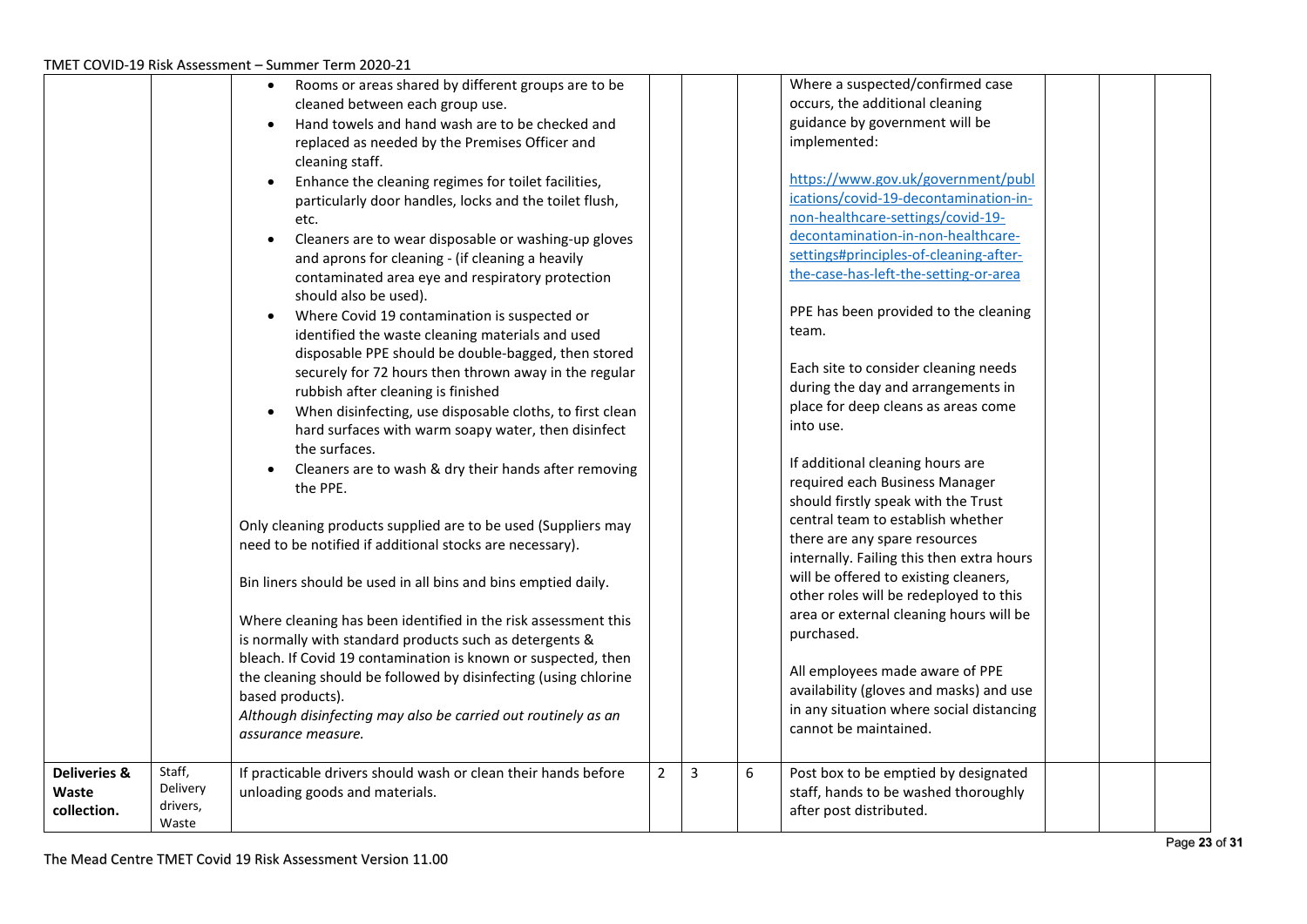|                    | collection<br>operators    | Do not approach delivery staff, allow packages to be left in a<br>safe place.<br>Hands are to be thoroughly washed & dried after handling all<br>deliveries or waste materials.<br>Waste bags and containers - to be kept closed.<br>Waste collections to be made when the minimum number of<br>persons are on site (i.e. after normal opening hours).                                                                                                                                                                                                                                                                                                                                                                                                                                                                                                                                                                                                                                                                |   |                |   | Hands washed by all recipients of post<br>upon receipt.<br>Posters are available for display. These<br>will be displayed in:<br>Kitchen<br>$\bullet$<br>Reception area<br>Toilets<br>Notice board in corridor<br>Meeting rooms<br>Link to display items:<br><b>Posters</b><br>Pedal bins in place around the centre. |                  |                  |  |
|--------------------|----------------------------|-----------------------------------------------------------------------------------------------------------------------------------------------------------------------------------------------------------------------------------------------------------------------------------------------------------------------------------------------------------------------------------------------------------------------------------------------------------------------------------------------------------------------------------------------------------------------------------------------------------------------------------------------------------------------------------------------------------------------------------------------------------------------------------------------------------------------------------------------------------------------------------------------------------------------------------------------------------------------------------------------------------------------|---|----------------|---|----------------------------------------------------------------------------------------------------------------------------------------------------------------------------------------------------------------------------------------------------------------------------------------------------------------------|------------------|------------------|--|
| <b>Contractors</b> | Staff,,<br>Contracto<br>rs | Only contractors carrying out essential maintenance deemed<br>necessary to the safe running of the school are to be allowed<br>on site and will read and comply with signs in reception<br>regarding good hygiene.<br>Staff and contractors are to maintain a safe distance between<br>themselves and others (2 metres).<br>All contractors are to wash their hands upon entering the site.<br>Strict hygiene rules to be implemented, all contractors are to<br>be asked to do the following:<br>• Wash hands on entry into individual work areas $-$ or<br>use alcohol-based hand sanitiser.<br>Repeat the hand washing/sanitising regularly.<br>$\bullet$<br>Site inductions are to be carried out following social distancing<br>principles (2m separation). If possible, these should be carried<br>out outside.<br>The contractor is to notify the premises staff of all areas visited,<br>in order that these can then be thoroughly cleaned. Also who<br>they have been in contact with for tracing purposes. | 2 | $\overline{3}$ | 6 | Contractors will be provided an<br>induction regarding the new protocols<br>should they need to be on site.<br>Visitor Access Guide shared prior to<br>attendance.                                                                                                                                                   | KR/<br><b>RH</b> | As<br>need<br>ed |  |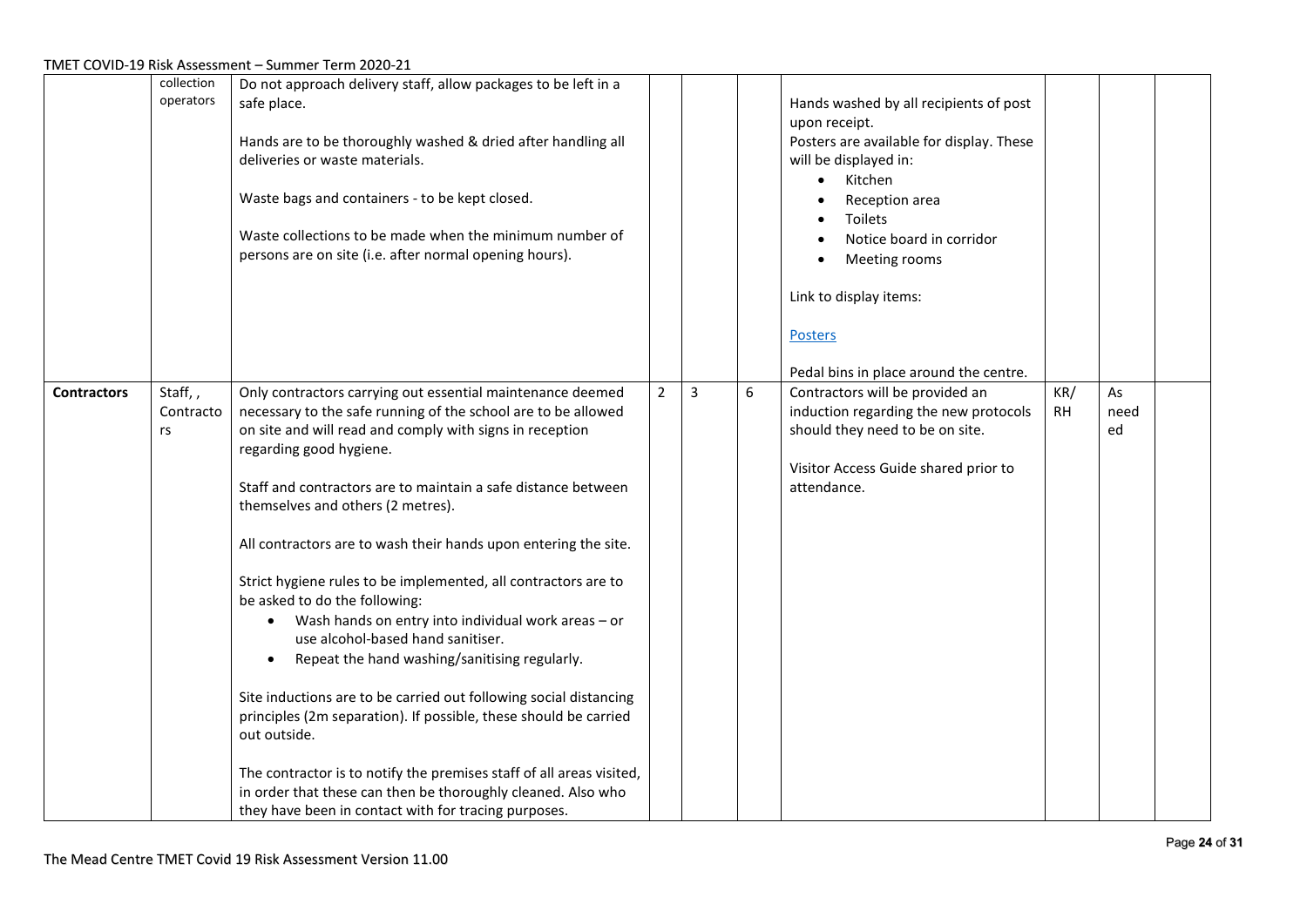|              |                               | Where possible, contractor works are to be programmed for<br>times when the minimum number of persons are on site (i.e.<br>after normal opening hours).<br>Contractors & Third Party Organisations working on site are to<br>have their own COVID 19 risk assessments and safe systems of<br>work which are compatible with the school COVID 19<br>arrangements, or are to comply with the schools<br>arrangements.                                                                                                                                                                                                                                                                                                                                                                                                                                                                              |                |                |   |                                                                                                                                                                                                                                                                                                                                                                                                                                                                                                                                                                                                                                                                                                                                                                                                                                                                                             |                         |  |
|--------------|-------------------------------|--------------------------------------------------------------------------------------------------------------------------------------------------------------------------------------------------------------------------------------------------------------------------------------------------------------------------------------------------------------------------------------------------------------------------------------------------------------------------------------------------------------------------------------------------------------------------------------------------------------------------------------------------------------------------------------------------------------------------------------------------------------------------------------------------------------------------------------------------------------------------------------------------|----------------|----------------|---|---------------------------------------------------------------------------------------------------------------------------------------------------------------------------------------------------------------------------------------------------------------------------------------------------------------------------------------------------------------------------------------------------------------------------------------------------------------------------------------------------------------------------------------------------------------------------------------------------------------------------------------------------------------------------------------------------------------------------------------------------------------------------------------------------------------------------------------------------------------------------------------------|-------------------------|--|
| Poor hygiene | Staff,<br>Pupils,<br>Visitors | Wash hands thoroughly and regularly. Use soap and water for<br>at least 20 seconds. Hands should then be dried using<br>disposable towels etc., which should be disposed of into the<br>bins provided.<br>Use alcohol-based hand sanitiser if soap and water is not<br>available and hand washing technique to be adopted as<br>directed by NHS guidance.<br>Avoid touching your face/eyes/nose/mouth with unwashed<br>hands and cover your cough or sneeze with a tissue then throw<br>it in the bin.<br>Provide additional hand washing & drying facilities where<br>necessary.<br>Regularly clean the hand washing facilities and check soap and<br>sanitiser levels.<br>Provide suitable and sufficient rubbish bins for hand towels<br>with regular removal and disposal.<br>Sites may need extra supplies of soap, hand sanitiser and paper<br>towels and these should be securely stored. | $\overline{2}$ | $\overline{3}$ | 6 | Employees to be reminded on a<br>regular basis to wash their hands for<br>20 seconds with water and soap and<br>the importance of proper drying with<br>disposable towels.<br>Hand dryers in the WC facilities have<br>been turned off so that disposable<br>towels are used.<br>Also reminded to catch coughs and<br>sneezes in tissues - Follow Catch it, Bin<br>it, Kill it and to avoid touching face,<br>eyes, nose or mouth with unclean<br>hands. Tissues will be made available<br>throughout the workplace.<br>To help reduce the spread of<br>coronavirus (COVID-19) reminding<br>everyone of the public health advice -<br>https://www.publichealth.hscni.net/n<br>ews/covid-19-coronavirus<br>https://www.gov.uk/government/publ<br>ications/guidance-toemployers-and-<br>businesses-about-covid-19<br>Wall mounted 'hands free' hand<br>sanitizer units have been installed at | <b>EM</b><br>KR/R<br>HU |  |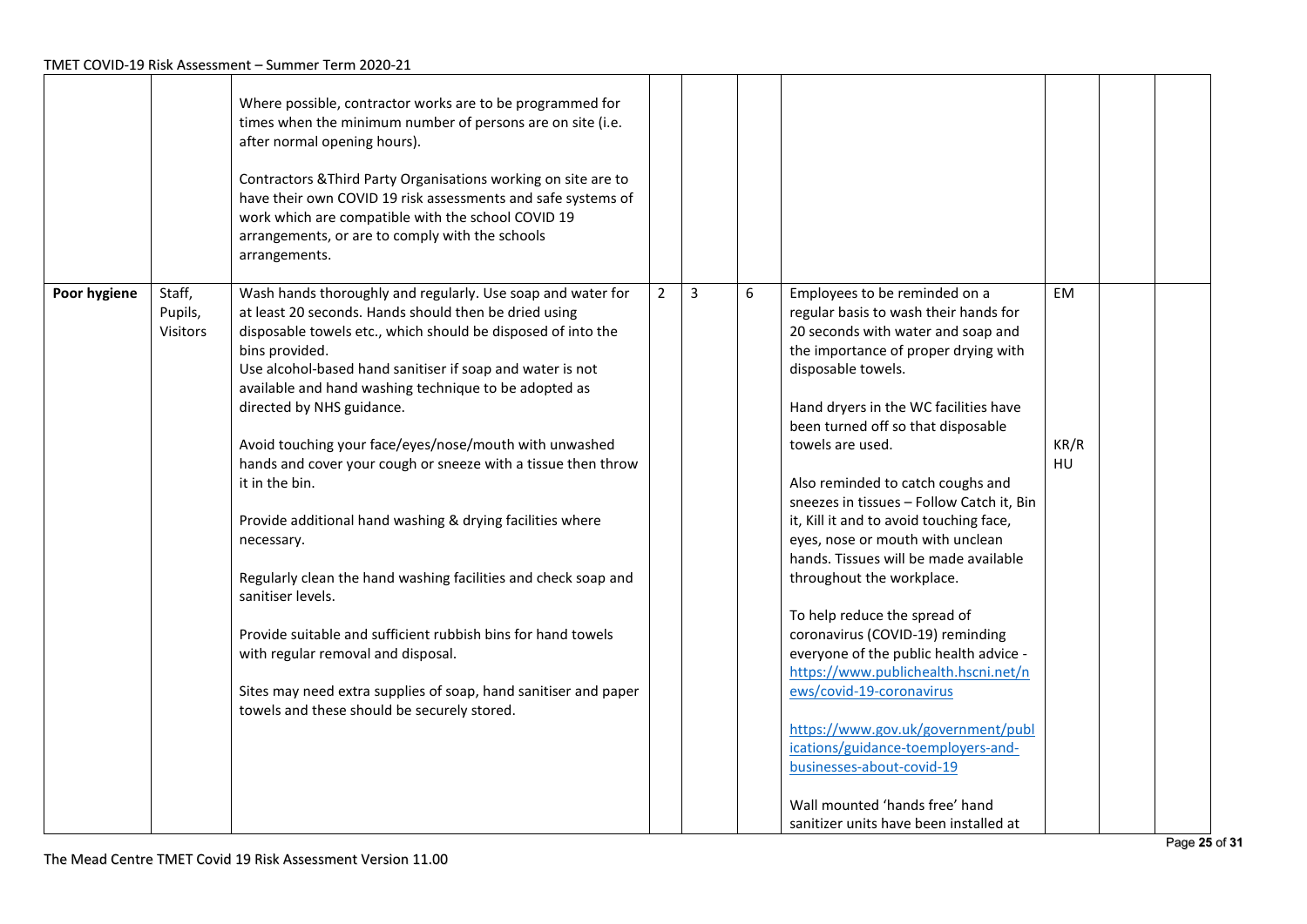|                                                                  |                    |                                                                                                                                                                                                                                                                                                                                                                                                                                                                                                                                                                                                                                                                      |              |                |   | the entrance points of the building.<br>Hand sanitizer will be made available<br>in portable containers until wall<br>mounted units arrive.<br>Posters are available for display. These<br>will be displayed in:<br>Kitchen<br>$\bullet$<br>Reception area<br>Toilets<br>Notice board in corridor<br>Meeting rooms<br>Link to display items:<br>I:\Admin\COVID 19 Planning<br>Lidded Bins will also be placed in<br>reception for visitors to dispose of<br>tissues and wipes. These bins will be<br>emptied daily as a minimum and the<br>waste disposed. |  |
|------------------------------------------------------------------|--------------------|----------------------------------------------------------------------------------------------------------------------------------------------------------------------------------------------------------------------------------------------------------------------------------------------------------------------------------------------------------------------------------------------------------------------------------------------------------------------------------------------------------------------------------------------------------------------------------------------------------------------------------------------------------------------|--------------|----------------|---|------------------------------------------------------------------------------------------------------------------------------------------------------------------------------------------------------------------------------------------------------------------------------------------------------------------------------------------------------------------------------------------------------------------------------------------------------------------------------------------------------------------------------------------------------------|--|
| Kitchen use -<br>exposure<br>from large<br>numbers of<br>persons | Staff,<br>Visitors | All persons should be required to stay on site once they have<br>entered it and not use local shops etc.<br>Food and drink should only be consumed in dedicated facilities<br>where possible.<br>Break times should be staggered to reduce congestion and<br>contact at all times.<br>Hand cleaning facilities or hand sanitiser should be available at<br>the entrance of any room where people eat and should be<br>used by all persons when entering and leaving the area.<br>In staff locations persons should sit 2 metres apart from each<br>other whilst eating and avoid personal contact.<br>In dining halls each group is to be kept separate from others. | $\mathbf{1}$ | $\overline{3}$ | 3 | Kitchen use is limited to one person at<br>a time only.<br>Soap and Hand gel/sanitiser is<br>provided, on the kitchen for staff use.<br>Staff are encouraged to bring in their<br>lunch rather than venture out at lunch<br>times.<br>The dining space has been re laid out<br>to minimise contact, staff must clean<br>the tables after use.<br>A pedal lid bin used for all rubbish and<br>waste.                                                                                                                                                        |  |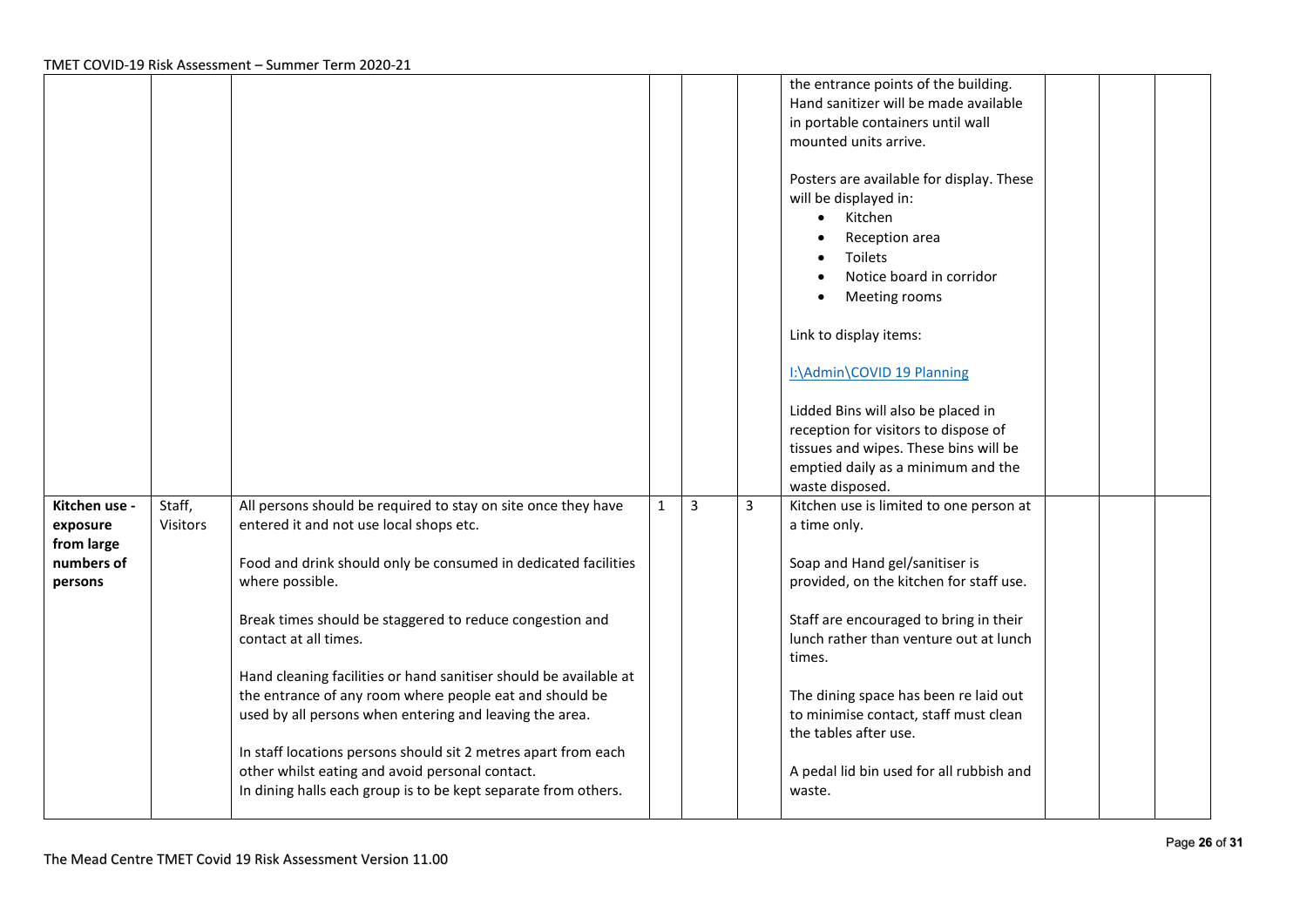|                       |                    | Where possible, Kitchen windows should remain open to<br>increase ventilation (Fly-screens should be fitted).<br>Tables and chairs should be cleaned between each use.<br>All rubbish and waste should be put straight in the bin by the<br>user and not left for someone else to clear up.<br>All areas used for eating must be thoroughly cleaned at the end<br>of each break and shift, including chairs, door handles, vending<br>machines and payment devices.                                                                                                                                                                                                                                                                                                                  |                |                |   | The microwave and fridge should be<br>used minimally, and users should wash<br>their hands prior and following use.                                                                                          |     |  |
|-----------------------|--------------------|--------------------------------------------------------------------------------------------------------------------------------------------------------------------------------------------------------------------------------------------------------------------------------------------------------------------------------------------------------------------------------------------------------------------------------------------------------------------------------------------------------------------------------------------------------------------------------------------------------------------------------------------------------------------------------------------------------------------------------------------------------------------------------------|----------------|----------------|---|--------------------------------------------------------------------------------------------------------------------------------------------------------------------------------------------------------------|-----|--|
| <b>Use of toilets</b> | Staff,<br>Visitors | Allow staggered start and finish times to reduce congestion<br>and contact wherever possible.<br>Introduce enhanced cleaning of all facilities throughout the day<br>and at the end of each day.<br>Consider increasing the number or size of facilities available on<br>site if possible.<br>Provide suitable and sufficient rubbish bins in these areas with<br>regular removal and disposal.<br>Bin liners should be used in all bins.<br>Consider the disconnection of forced air hand driers to reduce<br>unnecessary air movement (This may require the provision of<br>additional hand towels/tissues).<br>Limit the number of persons using the toilet and shower<br>facilities to single groups or classes at any one time.<br>Wash & dry hands after using the facilities. | $\overline{2}$ | $\overline{2}$ | 4 | Soap and hand gel available in all<br>toilets.<br>Additional hygiene reminders in place<br>in all toilets:<br>Posters\Stay Alert Hand Wash<br>Poster.pdf<br>Additional waste bins in place in every<br>room. | EM. |  |
| Lack of<br>awareness  | Staff,<br>Visitors | Clear posters, signage and information is to be displayed<br>around the site (and particularly in welfare areas) reminding all<br>persons of social distancing, hygiene and hand washing<br>requirements.                                                                                                                                                                                                                                                                                                                                                                                                                                                                                                                                                                            | $\mathbf{1}$   | 4              | 4 | Posters are available for display. These<br>will be displayed in:<br>Kitchen<br>Reception area<br>Toilets                                                                                                    | EM  |  |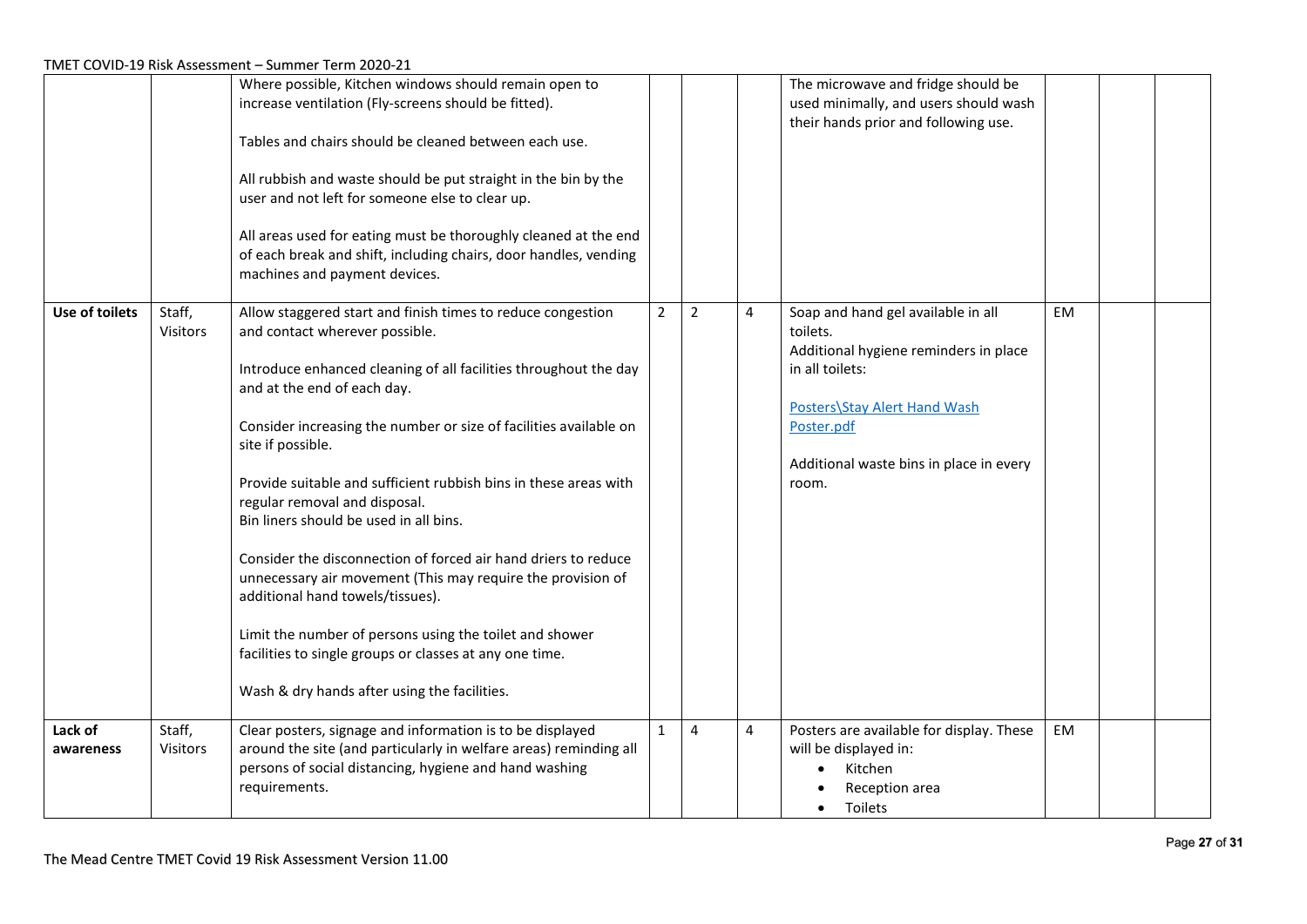|                                                                      |                                                   | Signs are to be displayed outside meeting rooms and offices etc<br>identifying the maximum occupancy levels to ensure<br>appropriate segregation.<br>"Toolbox talks" will be carried out for all personnel on site,<br>warning them of the risks posed by the virus as well as the<br>control measures outlined in this assessment and from<br>government guidance. This will include informing personnel of<br>the known symptoms.<br>Staff are to challenge any person not adhering to the control<br>measures within this risk assessment. |                |                |   | Notice board in corridor<br>Meeting rooms<br>A staff briefing (Appendix 5) will be<br>shared via email, with one to one<br>discussions over the phone for staff<br>with additional concerns or queries.<br>A visitor access guide created ready to<br>share prior to site visit.                                                                                                                                                                      |    |  |
|----------------------------------------------------------------------|---------------------------------------------------|-----------------------------------------------------------------------------------------------------------------------------------------------------------------------------------------------------------------------------------------------------------------------------------------------------------------------------------------------------------------------------------------------------------------------------------------------------------------------------------------------------------------------------------------------|----------------|----------------|---|-------------------------------------------------------------------------------------------------------------------------------------------------------------------------------------------------------------------------------------------------------------------------------------------------------------------------------------------------------------------------------------------------------------------------------------------------------|----|--|
| <b>Emergency</b><br>procedures<br>(Fire alarm<br>activations<br>etc) | Staff,<br>Pupils,<br>Visitors,<br>Contracto<br>rs | Emergency evacuations are to take place following social<br>distancing principles as far as is reasonably practicable.<br>Particularly at assembly areas (2m separation).<br>Fire safety procedures have been reviewed to take account of<br>social distancing and staffing levels. This includes a review of<br>PEEP's and Evac Chair requirements, and contingencies for<br>unplanned staff absences due to Covid 19.                                                                                                                       | $\overline{2}$ | $\overline{3}$ | 6 | Doors are to be propped open to allow<br>airflow and ventilation and reduce<br>contamination of door handles etc.<br>Fire doors have been fitted with<br>Maglocks, to provide fire safety<br>alongside ventilation.                                                                                                                                                                                                                                   |    |  |
| <b>First Aid</b><br>provision                                        | Staff<br>Pupils,<br><b>Visitors</b>               | First aider numbers & locations may need to be reviewed to<br>ensure appropriate cover is maintained.<br>Adequate social distancing of 2m separation is to be<br>maintained at all times when direct physical contact is not<br>necessary.<br>When physical contact is necessary PPE appropriate to the<br>level of risk is to be worn (Gloves, face mask, apron, eye<br>protection).<br>Upon completion of first aid, thoroughly wash & dry the hands<br>and any points of contact, and clean & disinfect the affected<br>area.              | $\overline{2}$ | 3              | 6 | Due to the limited access and staffing<br>on site, KRO or RHU are to be the<br>named First Aiders during this period,<br>and PPE has been provided to be used<br>during First Aid activities (gloves and<br>masks).<br>Additional training sought for EMA to<br>increase First Aid provision.<br>https://www.hse.gov.uk/news/face-<br>mask-ppe-rpe-coronavirus.htm<br>Posters to be updated with Ext<br>/Contact Numbers for First Aiders on<br>site. | EM |  |

# **Government & NHS Guidance**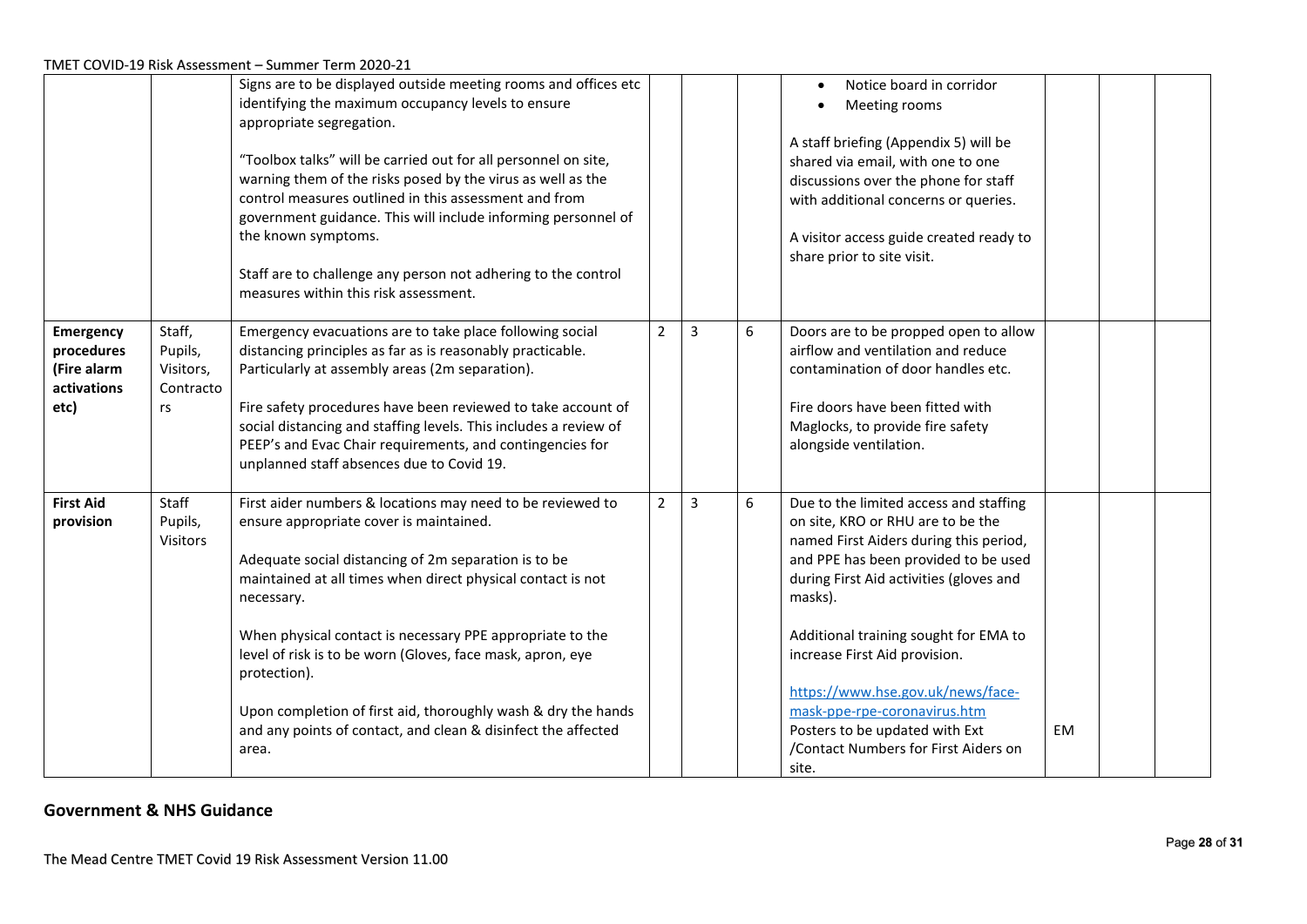Coronavirus Guidance <https://www.gov.uk/coronavirus>

#### National lockdown

[\(COVID-19\) Coronavirus restrictions: what you can and cannot do -](https://www.gov.uk/guidance/covid-19-coronavirus-restrictions-what-you-can-and-cannot-do#going-to-work) GOV.UK (www.gov.uk)

Local Restrictions <https://www.gov.uk/find-coronavirus-local-restrictions>

Guidance on infection prevention and control for COVID-19 <https://www.gov.uk/government/publications/wuhan-novel-coronavirus-infection-prevention-and-control>

#### Managing premises

[https://www.gov.uk/government/publications/managing-school-premises-during-the-coronavirus-outbreak/managing-school-premises-which-are-partially-open-during](https://www.gov.uk/government/publications/managing-school-premises-during-the-coronavirus-outbreak/managing-school-premises-which-are-partially-open-during-the-coronavirus-outbreak#other-points-to-consider)[the-coronavirus-outbreak#other-points-to-consider](https://www.gov.uk/government/publications/managing-school-premises-during-the-coronavirus-outbreak/managing-school-premises-which-are-partially-open-during-the-coronavirus-outbreak#other-points-to-consider)

### Cleaning Guidance

<https://www.gov.uk/government/publications/covid-19-decontamination-in-non-healthcare-settings/covid-19-decontamination-in-non-healthcare-settings>

Check if you have coronavirus symptoms

<https://www.nhs.uk/conditions/coronavirus-covid-19/check-if-you-have-coronavirus-symptoms/>

Extremely Vulnerable Persons

[https://www.gov.uk/government/publications/guidance-on-shielding-and-protecting-extremely-vulnerable-persons-from-covid-19/guidance-on-shielding-and-protecting](https://www.gov.uk/government/publications/guidance-on-shielding-and-protecting-extremely-vulnerable-persons-from-covid-19/guidance-on-shielding-and-protecting-extremely-vulnerable-persons-from-covid-19)[extremely-vulnerable-persons-from-covid-19](https://www.gov.uk/government/publications/guidance-on-shielding-and-protecting-extremely-vulnerable-persons-from-covid-19/guidance-on-shielding-and-protecting-extremely-vulnerable-persons-from-covid-19)

#### Travel guidance

<https://www.gov.uk/guidance/coronavirus-covid-19-safer-travel-guidance-for-passengers#exemptions-face-coverings>

Guidance for the full opening of schools from the start of the autumn term: <https://www.gov.uk/government/publications/actions-for-schools-during-the-coronavirus-outbreak>

Guidance on actions for early years and childcare providers:

<https://www.gov.uk/government/publications/coronavirus-covid-19-early-years-and-childcare-closures>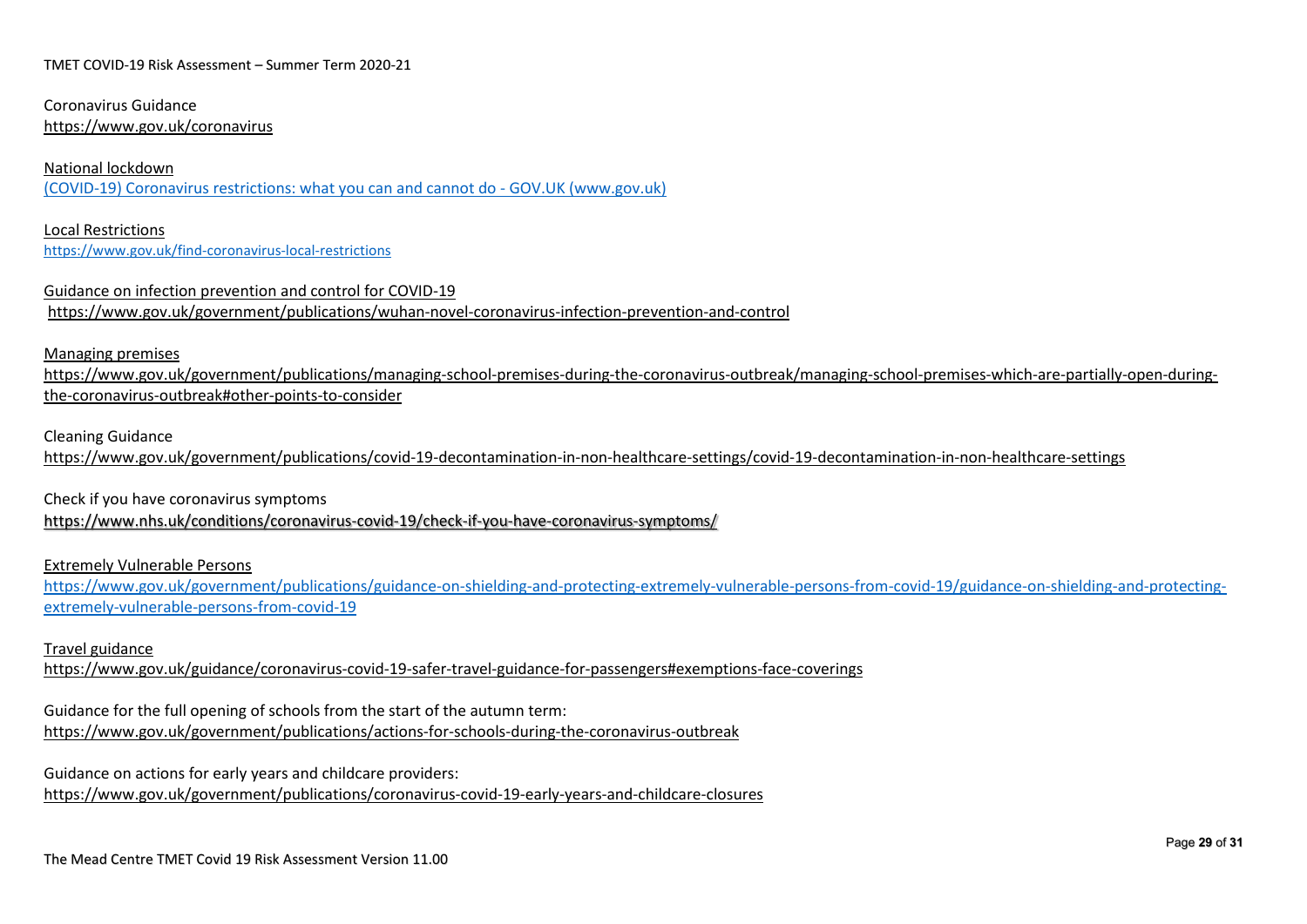TMET COVID-19 Risk Assessment – Summer Term 2020-21 Guidance for the full opening of special schools and other specialist settings from the start of the autumn term: <https://www.gov.uk/government/publications/guidance-for-full-opening-special-schools-and-other-specialist-settings>

Guidance on what further education colleges and providers will need to do from the start of the 2020 autumn term: <https://www.gov.uk/government/publications/coronavirus-covid-19-maintaining-further-education-provision>

# Trust Appendix:

Appendix 1-Staff [Access](file://tmet-fs01/TMET_Central_Support$/Admin/COVID%2019%20Planning/Flow%20Charts,%20Guides,%20Training/The%20Mead%20Centre%20Staff%20Access%20Guide-TMET%20%20v8.0.docx.pdf) Guide Appendix 6-Cleaning [Monitoring](file://tmet-fs01/TMET_Central_Support$/Admin/COVID%2019%20Planning/Templates/The%20Mead%20Centre%20Cleaning%20Monitoring%20System.docx) Sheets

Appendix 2[-Visitor](file://tmet-fs01/TMET_Central_Support$/Admin/COVID%2019%20Planning/Flow%20Charts,%20Guides,%20Training/The%20Mead%20Centre%20Visitor%20Access%20Guide-TMET%20%20v11.0.pdf) Access Guide Appendix 7-Staff [Briefing](file://tmet-fs01/TMET_Central_Support$/Admin/COVID%2019%20Planning/Flow%20Charts,%20Guides,%20Training/Staff%20Briefing%20regarding%20TMC%20Safety%20Protocols%20V3.0.pptx)

Appendix 3-Self [Declaration](file://tmet-fs01/TMET_Central_Support$/Admin/COVID%2019%20Planning/Templates/TMET%20Visitors%20%20Contractors%20COVID-19%20Declaration%20Form.docx) Form

Appendix 4[-Maximum](file://tmet-fs01/TMET_Central_Support$/Admin/COVID%2019%20Planning/Flow%20Charts,%20Guides,%20Training/TMC%20Maximum%20Occupancy%20Levels.docx) Occupancy Levels

Appendix 5-COVID Response [Flowchart](file://tmet-fs01/TMET_Central_Support$/Admin/COVID%2019%20Planning/Flow%20Charts,%20Guides,%20Training/Flow%20Chart%20-%20School%20Response%20to%20Reported%20or%20Confirmed%20Case%20of%20COVID-19.pdf)

**Scoring Table Risk Scoring Guide** LEVEL OF RISK OVERALL RATING HOW THE RISK SHOULD BE TACKLED/MANAGED **Consider the potential harm or injury that could result from the identified hazard if** HIGH RISK 15-25 15-25 Immediate Management Action and an accident or incident were to occur, based on the table below. **MEDIUM RISK 9-12 Plan for Change LOW RISK 1-8 Continue to Manage Im pact Criteria (B) Lik elih o o d (A) 5 Almost Certain 5 10 15 20 25 Critical/ 4 Probable /Likely 4 8 12 16 20 Major 4 Death of an employee, service user, member of the** <sup>3</sup><br>Possible **Possible 3 6 9 12 15 Moderate 3 2 Unlikely 2 4 6 8 10 Minor 2**

|                         | <b>IMPACT</b>             | SCORE          | HEALTH & SAFETY EFFECT                                                                                                                   |
|-------------------------|---------------------------|----------------|------------------------------------------------------------------------------------------------------------------------------------------|
| $\Xi)$                  | Critical/<br>Catastrophic | 5              | Multiple deaths of employees, service users,<br>members of the public, etc.                                                              |
| Critteria<br>Ö<br>rulag | <b>Major</b>              |                | Death of an employee, service user, member of the<br>public, etc.                                                                        |
|                         | <b>Moderate</b>           | З              | Serious injury (acute, chronic of life-changing) to<br>employee, service user or member of the public<br>requiring medical intervention. |
|                         | <b>Minor</b>              | $\overline{2}$ | Minor injury such as a bump or bruise that may<br>require First Aid treatment and the person returns to<br>work.                         |